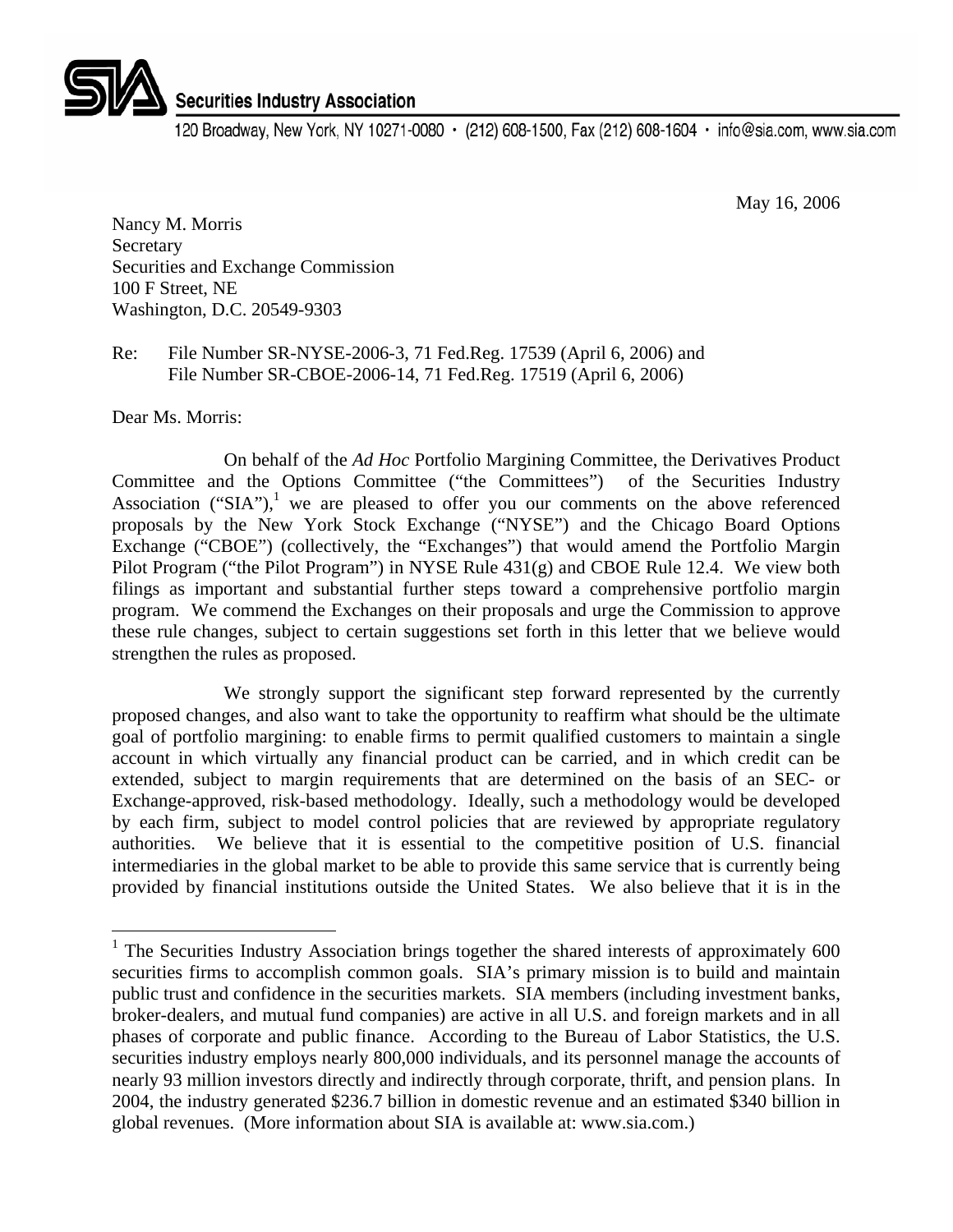interest of protecting the U.S. and global financial systems against systemic risk to facilitate the integrated management of risk across a diverse portfolio of products subject to different regulatory regimes.

The Commission now has experience in approving model control policies for consolidated supervised entities as well as broker-dealers subject to the Commission's rules for OTC derivatives dealers. The model control policies developed in these contexts should be equally applicable to models for portfolio margining. In this way, models developed for portfolio margining purposes by firms subject to these rule sets would not be subject to a separate sign-off by regulators, but would be subject to such firms' model control policies that have been previously approved by a regulator.

The present rule filings are a step in the right direction. However, even after certain legal and regulatory obstacles identified below are addressed so as to permit the expanded Pilot Program to be fully implemented, there is still a distance to go in achieving the full potential of portfolio margining. For example, portfolio margining accounts should include as eligible products nonequity securities, interest rate derivatives, collateralized debt obligations ("CDOs") and other similar nonequity-related products as well as foreign currency derivatives.

### **Overview of the Proposals**

Both the NYSE and the CBOE proposals will further expand the scope of financial instruments eligible for "portfolio margining" to include over-the-counter ("OTC") equity- and index-based derivative instruments and individual securities underlying OTC and exchange-traded derivative instruments or included in an index underlying any such derivative instruments. Both proposals would expand the classes of investors eligible to open a portfolio margining account, and would eliminate certain other restrictions that limit the usefulness of the existing Pilot Program. In addition, both proposals would provide more detailed requirements regarding the risk management procedures that firms carrying portfolio margin accounts must have in place and would give the Commission and the Exchanges greater oversight authority with respect to those procedures. $<sup>2</sup>$ </sup>

While the two filings are generally very similar to each other, there are a few very significant differences between them. Consistent with the general practice of maintaining substantively similar margin rules among all national securities exchanges, we urge NYSE and CBOE to conform their rule proposals in substance. In this regard, we much prefer the NYSE's proposal to use a single account for both "portfolio margining" and "cross-margining" transactions. We also note that the CBOE proposal would require that positions in underlying securities, long options and warrants must be hedged in order to be held in the portfolio margining account whereas the NYSE proposal contains no such restriction. We urge CBOE to conform its filing to the NYSE proposal in that regard. In certain other respects identified in our comments below, we prefer the CBOE's version of the rule. We also suggest that the

<sup>&</sup>lt;sup>2</sup> The original portfolio and cross-margin pilot programs were limited to exchange-traded, broadbased index products. *See* Release No. 34-52031 (July 14, 2005), 70 FR 42130 (July 21, 2005); (File No. SR-NYSE-2002-19). The Exchanges subsequently proposed amendments to the pilot to include security futures and listed options on single stocks. *See, e.g.,* SR-NYSE-2005-93, 71 Fed. Reg. 3586 (January 23, 2006).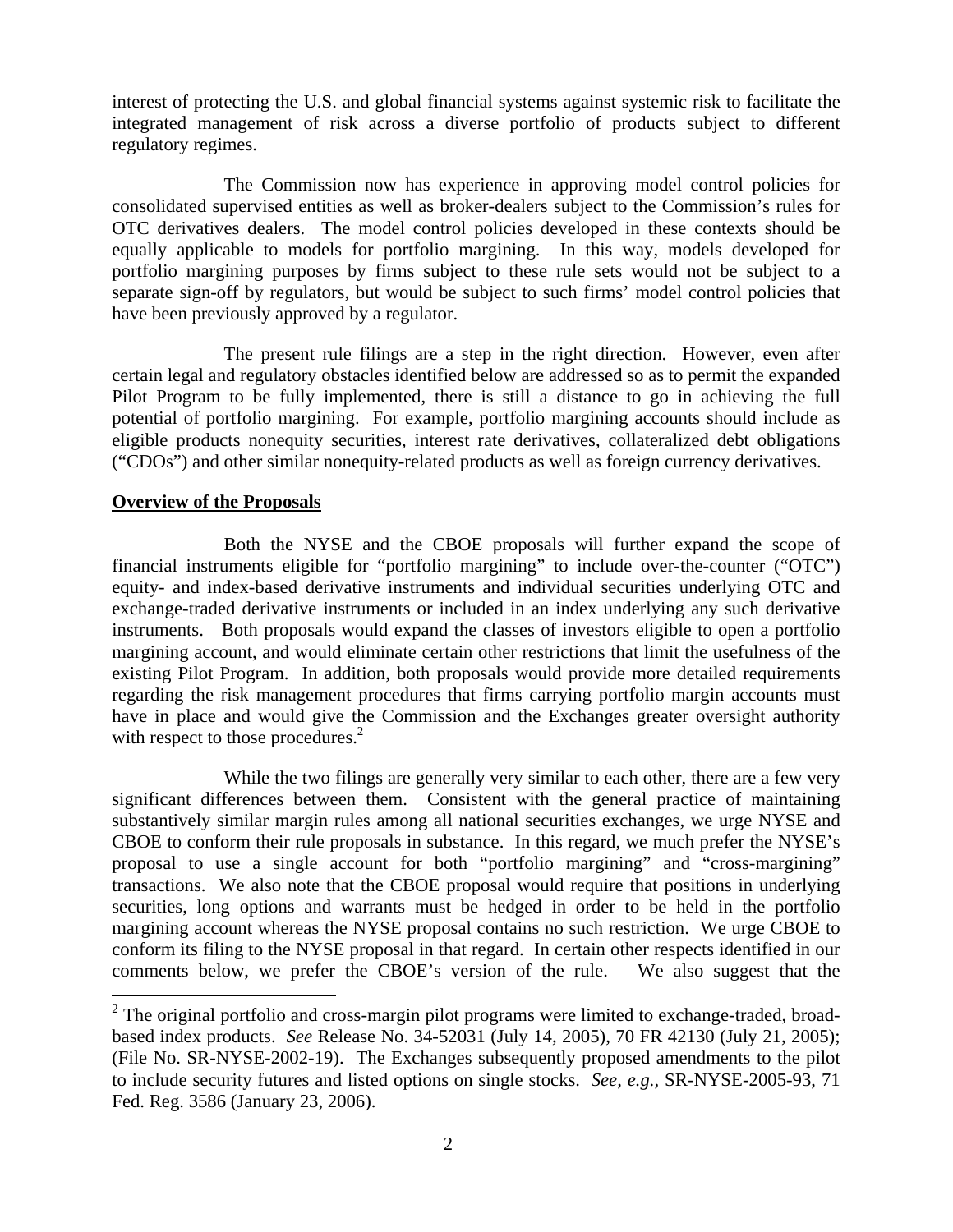Exchanges eliminate differences in terminology for the principal concepts: *e.g.*, "OTC derivative" (NYSE) vs. "unlisted derivative" (CBOE). In addition, the required disclosure statements and customer acknowledgements in the two rules should be carefully reviewed to conform them to each other and to the portfolio margining rules as they are proposed to be amended.

### **Remaining Barriers to Implementation of the Pilot**

It is important for the Commission to recognize that, although the proposals of the Exchanges both include provisions for the inclusion of certain commodity futures products (referred to in the filings as "related instruments"), these provisions cannot be implemented without further action by both the SEC and the CFTC to remove legal and regulatory barriers to "cross-margining" of securities products with futures products (other than security futures products, which can be carried in either futures or securities accounts and therefore present no problem). To achieve this:

- We urge the SEC staff to coordinate with the CFTC staff and urge the CFTC to use its statutory authority under the CEA to exempt futures and futures options from the segregation requirements of the CEA to the extent necessary to permit them to be carried in portfolio margin accounts, which are regulated as securities accounts, and to be liquidated under the provisions of SIPA in the event of the insolvency of the carrying broker-dealer/FCM.
- We urge the SEC staff to proceed promptly with a proposal that we understand has been prepared by the staff of the Division of Market Regulation that would make use of certain authority conferred upon the Commission under the Securities Investor Protection Act of 1970 ("SIPA") to ensure that, in the event of the insolvency of the carrying broker-dealer/futures commission merchant, proceeds of futures and futures options carried in a portfolio margining account would be included in the pool of "customer property" and that cross-margining customers would have claims as customers rather than being reduced to the status of general unsecured creditors to the extent that they have claims for the proceeds of futures and futures options (other than security futures products, which are clearly "securities" for purposes of SIPA). This issue might also be addressed by a narrowly crafted amendment to SIPA itself. In the absence of taking either action, the risk disclosure document should be reviewed to be certain that any limitations on the applicability of SIPA are appropriately disclosed.

As proposed, the portfolio margin account would include certain OTC derivatives (such as equity swaps and equity index swaps) that are excluded by Section 301 of the Commodity Futures Modernization Act of 2000 from the definition of a security in Section 3(a)(10) of the Securities Exchange Act of 1934, as amended. Inclusion of OTC derivatives that are not themselves securities could raise a question as to the appropriate treatment under SIPA of customer claims arising from those contracts in the event of the insolvency of the carrying firm. We suggest that this issue be addressed as an initial matter through appropriate disclosure.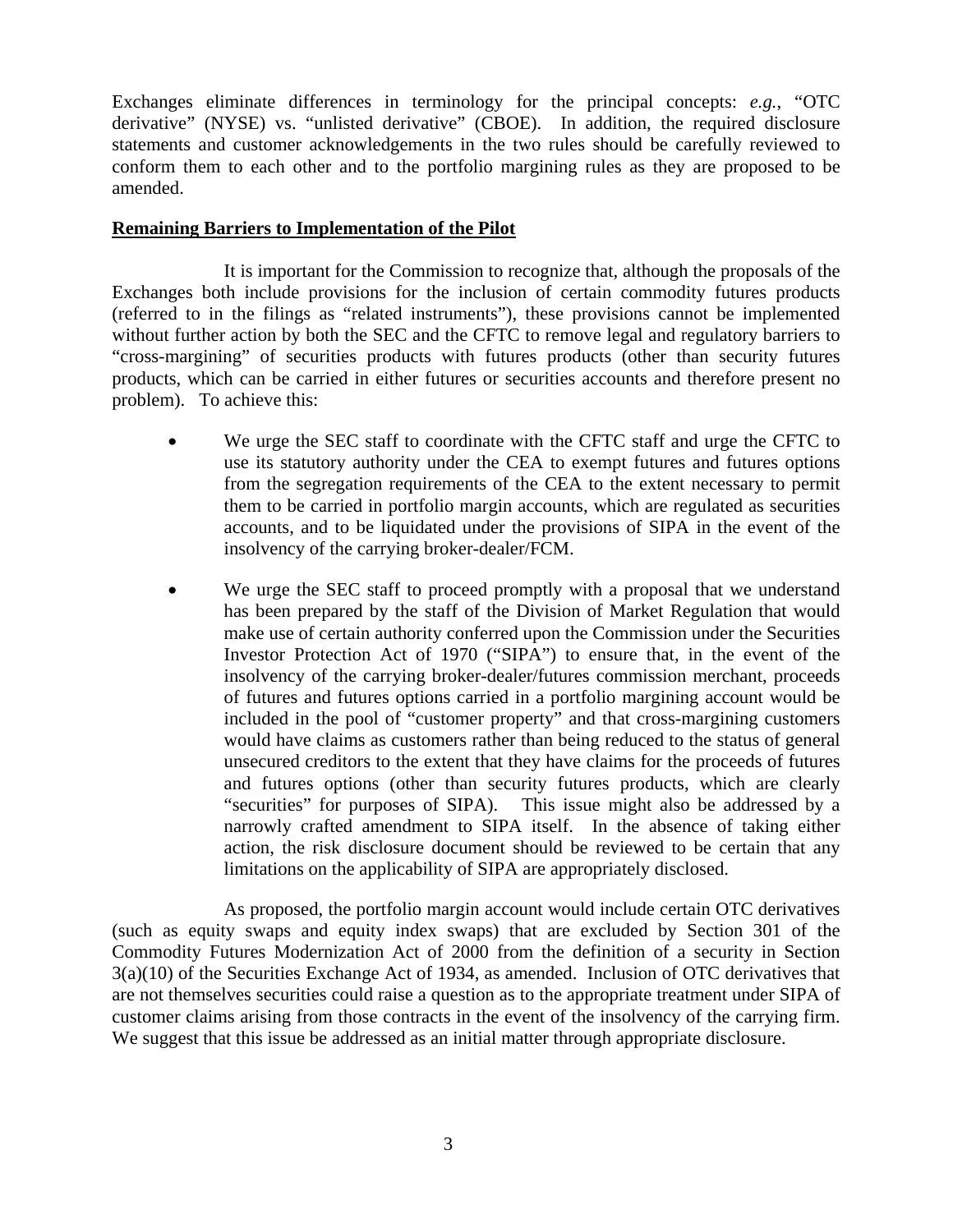### **Minimum Margin Requirements**

We object to the fixed contract minimum margin amount that is presently included in the proposals of both Exchanges. We believe that such a fixed minimum is a crude and arbitrary approach to establishing prudential margins, and is inconsistent with a true riskbased approach. The inclusion of this provision could significantly undermine the usefulness of the portfolio margin account for significant groups of clients. The following paragraphs analyze the issues as we see them and propose two alternative approaches.

The margin required in a portfolio margin account is based essentially on the methodology employed in Appendix A of the Net Capital Rule. Of course, the Net Capital Rule is not a margin rule. It is intended to establish capital requirements for firms that finance the positions of options market-makers, since these accounts are not "customers" for purposes of Rule 15c3-3, and are entitled to "good faith" margin under Regulation T and Rule 431. The practical result of this regulatory structure is to allow firms carrying the accounts of option market makers to provide portfolio margining (and cross-margining with index futures) to options market makers.

It is instructive to understand how firms providing credit to options market makers actually manage their business to avoid credit losses. In practice, carrying firms do not use Appendix A as their exclusive method for determining how much credit to extend to marketmaker accounts. Carrying firms have adopted proprietary risk models that they believe best capture a market-maker's trading risk on a real time basis. Any given market-maker is allowed to trade in proportion to the amount of equity in the market-maker's account subject to the application of the carrying firm's risk model. The carrying firms also measure the marketmaker's positions against the requirements of Appendix A, and to the extent that the marketmaker's positions exceed the Appendix A computation, the firm takes the required capital charge equal to the deficiency.

As we examine the proposed rules against market practice, we note that while carrying firms routinely require a minimum equity, the proposed CBOE and NYSE rules do not require any minimum equity. The minimum margin requirement is the minimum equity. Perhaps for this reason, the proposed rules may have the effect of increasing the minimum margin required in a portfolio margin account from requirements set forth in Appendix A of the Net Capital Rule.

The minimum margin required in paragraph  $(g)(7)$  is based on the greater of two factors. The first is to determine the largest theoretical loss in a position at 10 equidistant valuation points pursuant to the portfolio grouping criteria set forth in paragraph (g)(8)(A) and applying the percentages and models set forth in paragraph  $(g)(2)(I)$ , then applying the any applicable offsets specified in paragraph  $(g)(8)(C)$  and summing the greatest loss for each portfolio pursuant to paragraph  $(g)(8)(D)$ . The second factor is to apply an arbitrary value of \$.375 to each of the various enumerated derivative contracts, multiplied by the contract's multiplier. (For example, for a listed equity option contract, the value would be \$37.50.) While the first factor generally applies the methodology contained in Appendix A of the Net Capital Rule, the second factor increases the value in Appendix A (\$.25 per contract) by fifty percent.

We believe that, for many portfolio strategies pursued by the most likely institutional users of portfolio margining, the application of the second factor may result in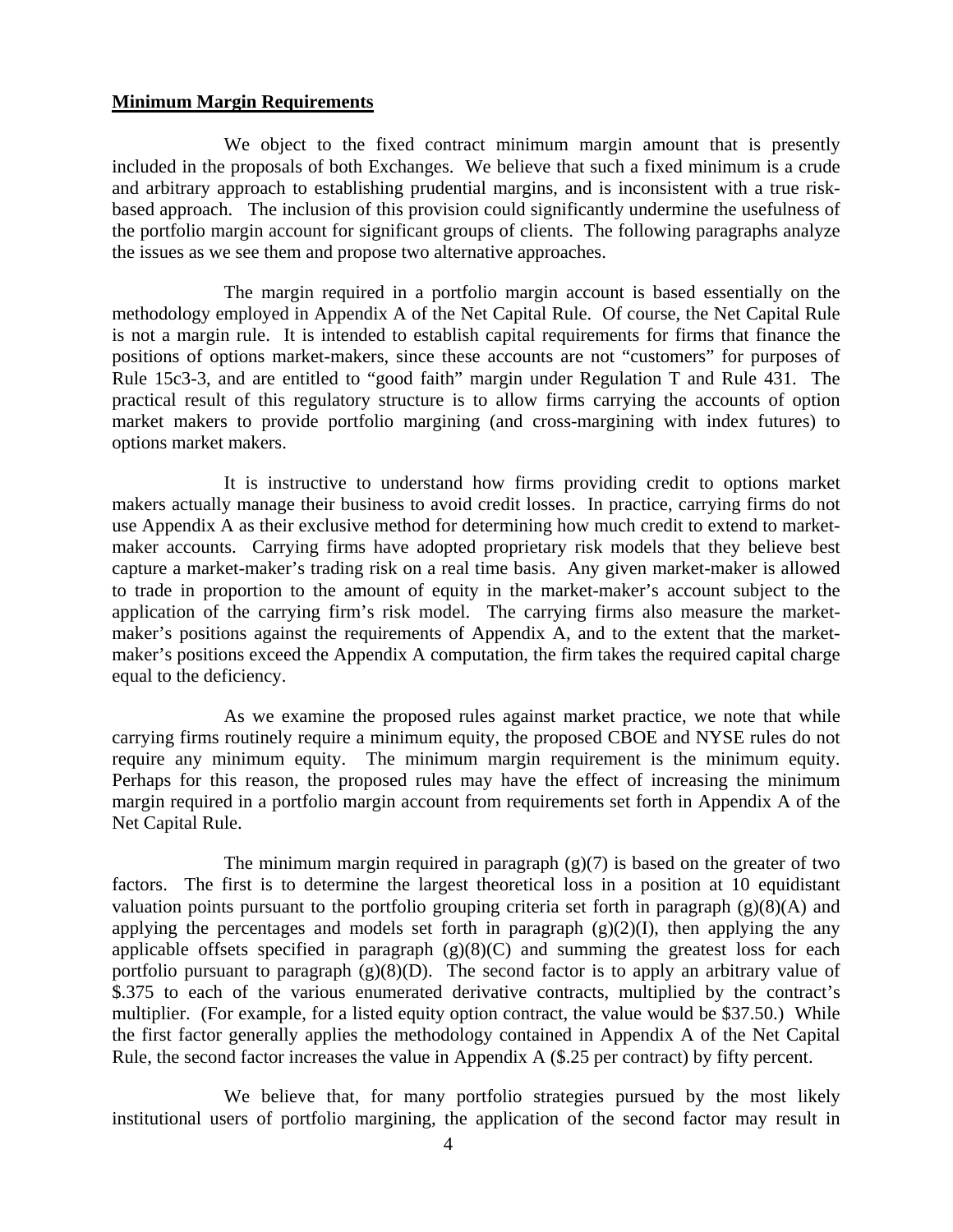margin requirements that exceed the actual risk in the portfolios as well as the requirement computed under the methodology within Appendix A of the Net Capital Rule. This is a disincentive to those users to repatriate their positions currently margined offshore. We believe that it is appropriate from a prudential standpoint that member firms be permitted to extend credit to customers—at least those customers maintaining \$5 million in equity—on a basis that more closely resembles the methodology employed by market maker carrying firms.

As noted above, we believe that the current methodology set forth in Appendix A, and on which the proposed rules are based, fails to reflect risk management models used effectively by risk managers in the process of determining the size of positions that can be supported by a given amount of account equity. In particular, the theoretical pricing model does not, but should, stress the derivative portfolios' implied volatility. We understand that the OCC is capable of supplying data that would allow firms to apply "volatility shocking" as an additional market risk measure by stressing each portfolio by an implied volatility factor of 20% down and 20% up. Using this factor as an additional "greatest loss" measure in addition to the first factor should allow for a more precise determination of potential loss, thus reducing the need for the application of the second factor at the proposed \$.375 level. We believe the percontract factor could be reduced to \$.125 per contract.

We urge that the CBOE and NYSE proposed rules be amended in one of two

ways.

- First alternative: add the "volatility shocking" measure as a second means of measuring the "greatest potential loss" in a given portfolio. The "greatest loss" for purposes of each portfolio in paragraph  $(g)(8)(B)$  would be the greater of the gains or losses computed by reference to paragraph  $(g)(2)(I)$  or the "volatility" shocking" test. It should therefore be prudent to reduce the "per contract" alternative measure to \$.125 per contract.
- Second alternative: retain the methodology in the proposed rule for accounts that do not maintain \$5 million in equity, but amend the proposed rules to provide that the minimum margin applicable to customers maintaining \$5 million in equity (whether or not required to do so) would be the amount determined by applying the \$.125 per contract minimum consistent with the first alternative above.

# **Additional Comments on NYSE Filing**

For the convenience of the Commission and the Exchanges, we have attached as an Appendix to this letter some specific drafting suggestions in the form of a mark-up of proposed NYSE Rule 431(g). Where necessary or appropriate, we have included brief comments in the Appendix explaining the reasons for the suggested changes. The following are some additional or supplemental comments of a more general nature relating to the NYSE filing.

We have suggested deleting Rule  $431(g)(6)(B)(2)$  as presently drafted. It states that customers (other than broker-dealers and certain futures exchange members) not meeting the \$5 million equity requirement must transfer positions in OTC derivatives if they are no longer part of a hedging strategy unless the positions again become part of a hedging strategy. However, under paragraph  $(g)(4)(C)$  of the Rule, customers not meeting the \$5 million minimum equity requirement are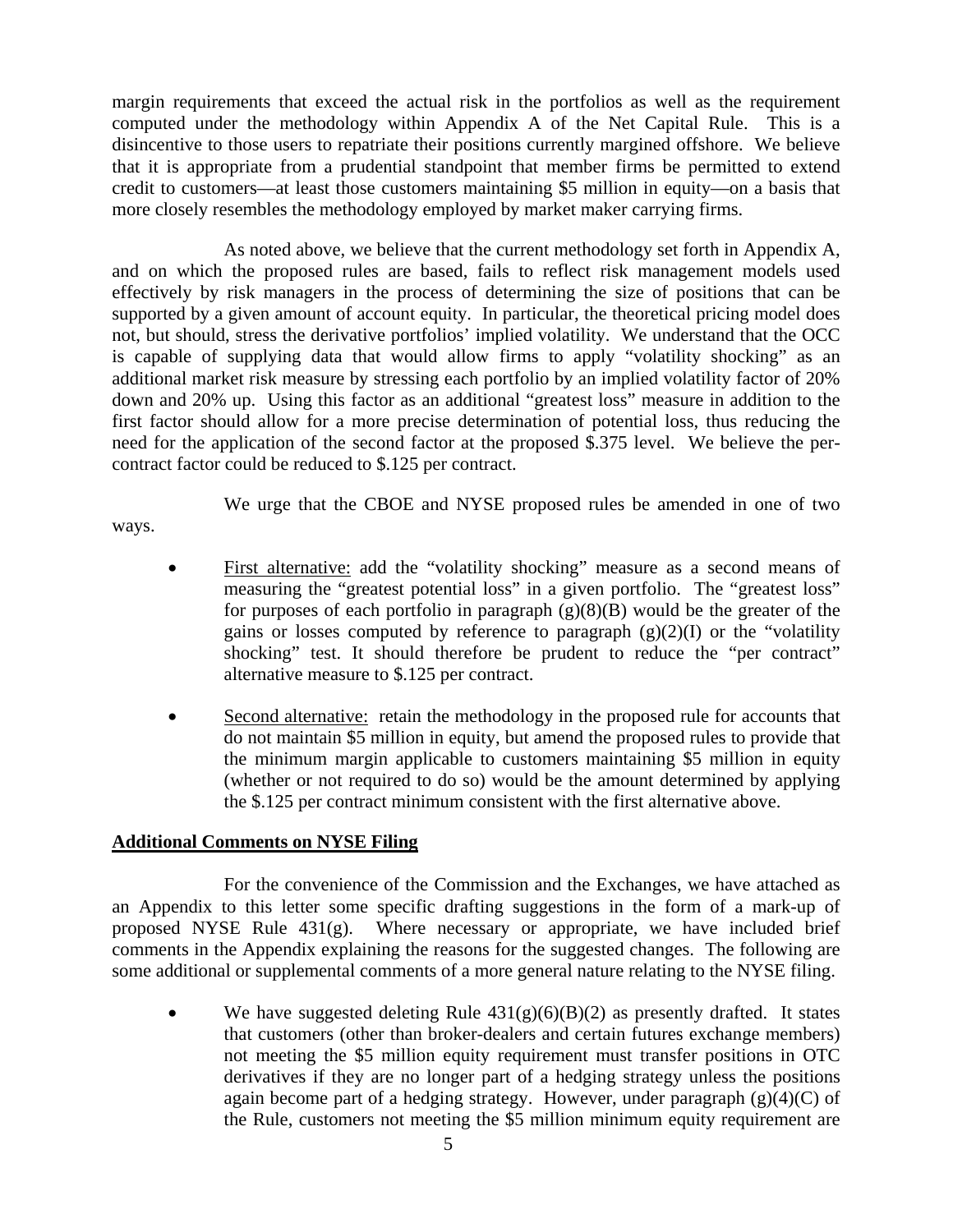not permitted to have OTC derivative positions in the first place. Paragraph  $(g)(6)(B)(2)$  as currently in effect states that any position in any eligible product must be transferred if not part of a hedging strategy. We applaud the elimination of this requirement. However, the remaining provision is unclear. If it is intended to address situations where a customer subject to the \$5 million equity requirement ceases to meet it, we believe that it is covered by paragraph  $(g)(9)$  of the rule. We suggest that, for the sake of clarity, all provisions having to do with the consequences of ceasing to meet the minimum equity requirement should be incorporated into paragraph  $(g)(9)$  of the Rule.

- Proposed Rule  $431(g)(13)$  adds a prohibition against day trading in portfolio margining accounts and obligates members to monitor accounts to detect and prevent day trading. We suggest deleting this requirement. Such a prohibition is both unnecessary and inconsistent with the broad purposes for which portfolio margin accounts are established. The types of customers that are expected to use portfolio margin accounts will include active traders who may pursue strategies that require them to trade in and out of positions frequently during a trading day. Market-makers/specialists have always engaged in such trading, and firms that clear market-maker/specialist accounts manage the risk by having systems that monitor risk on an intra-day basis. Rule  $431(g)(1)(C)$  as proposed already requires member organizations to have approved procedures for monitoring credit risk in portfolio margin accounts on both an intra-day and end of day basis. These procedures should be sufficiently robust to allow firms to manage the risk of day trading. We note that the CBOE rule filing contains no prohibition against such trading, and we urge the NYSE to conform its filing in that regard by eliminating the prohibition.
- We understand that the Commission staff and the Exchanges have determined to restrict the portfolio margin pilot to equity-based products and indexes. While we do not object to the exclusion of nonequity products from the risk-based margin calculation for purposes of the initial pilot, we believe that nonequity securities (including money market funds) should be includable in a portfolio margin account solely for collateral purposes, to be valued for collateral purposes as provided in other provisions of Rule 431.
- We note that the NYSE's proposed procedures for approval and monitoring of portfolio margining accounts include references to limits on credit extensions. *See, e.g.,* Rule  $431(g)(1)(A)$ , (B) and (G). We do not believe that these references should be interpreted to require firms to establish a specific dollar amount as a limit on the amount of credit that can be extended (*i.e.*, the debit balance) to a particular customer. We believe the requirement should be interpreted to mean that a firm should evaluate each customer to determine the overall risk exposure that it is appropriate for the firm to have to that customer.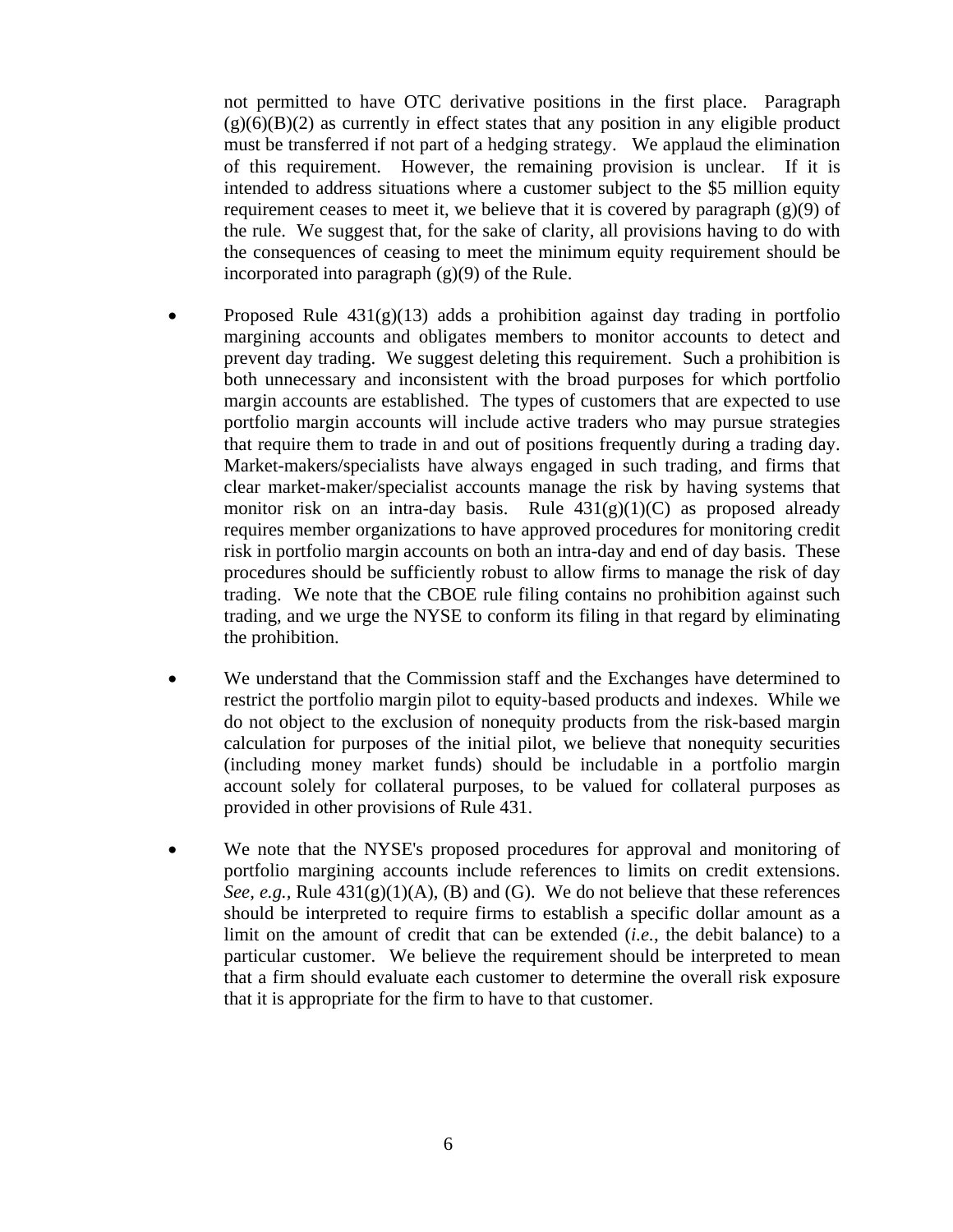### **Additional Comments on CBOE Filing**

Some, but not all, of the comments on NYSE Rule 431(g) as reflected in the Appendix to this letter are applicable to corresponding proposals in the CBOE rule filing as well. The following additional comments relate specifically to the CBOE filing.

- CBOE Rule 12.4, in the third paragraph, requires that cross-margin positions be confined to a portfolio margin account dedicated exclusively to cross-margining. We believe that this requirement is unnecessary and inconsistent with a fully riskbased approach. We strongly urge CBOE to drop this requirement as the NYSE has done in its rule filing.
- Rule 12.4(d)(3) and (4) require that positions in underlying instruments be removed from the portfolio or cross-margining account if they are not part of a hedge position and also require the removal from the account of fully-paid long options and index warrants if they are the only positions in the account. The NYSE no longer proposes to have such requirements and, as noted above, we believe that they should be eliminated from the CBOE proposal as well.
- CBOE Rule  $12.4(e)(2)$  imposes a two-tiered minimum margin requirement. Our comments above on the NYSE minimum margin proposal are equally applicable to the CBOE proposal, and we would suggest the same alternatives to the CBOE.

**\* \* \*** 

The Committees appreciate the opportunity to submit these comments on the NYSE and CBOE proposals. We wish to reiterate our strong support for the proposals and our wish that the Commission and other regulators will continue their efforts to expand the categories of products eligible for portfolio margining. In addition, if implementation issues arise once the rule proposals have been approved, SIA stands ready to organize volunteers from our member firms to assist the exchanges. If you have any questions concerning our letter or wish to discuss the subject matter, please do not hesitate to contact Jerry Quinn, Vice President and Associate General Counsel of the SIA, by telephone at (212) 618-0507.

Sincerely,

*/s/ James Barry*  James Barry On Behalf of the *Ad Hoc* Portfolio Margining Committee

*/s/ John Vitha*  John Vitha Chair Derivatives Product Committee

*/s/ Christopher Nagy*  Christopher Nagy Chair Options Committee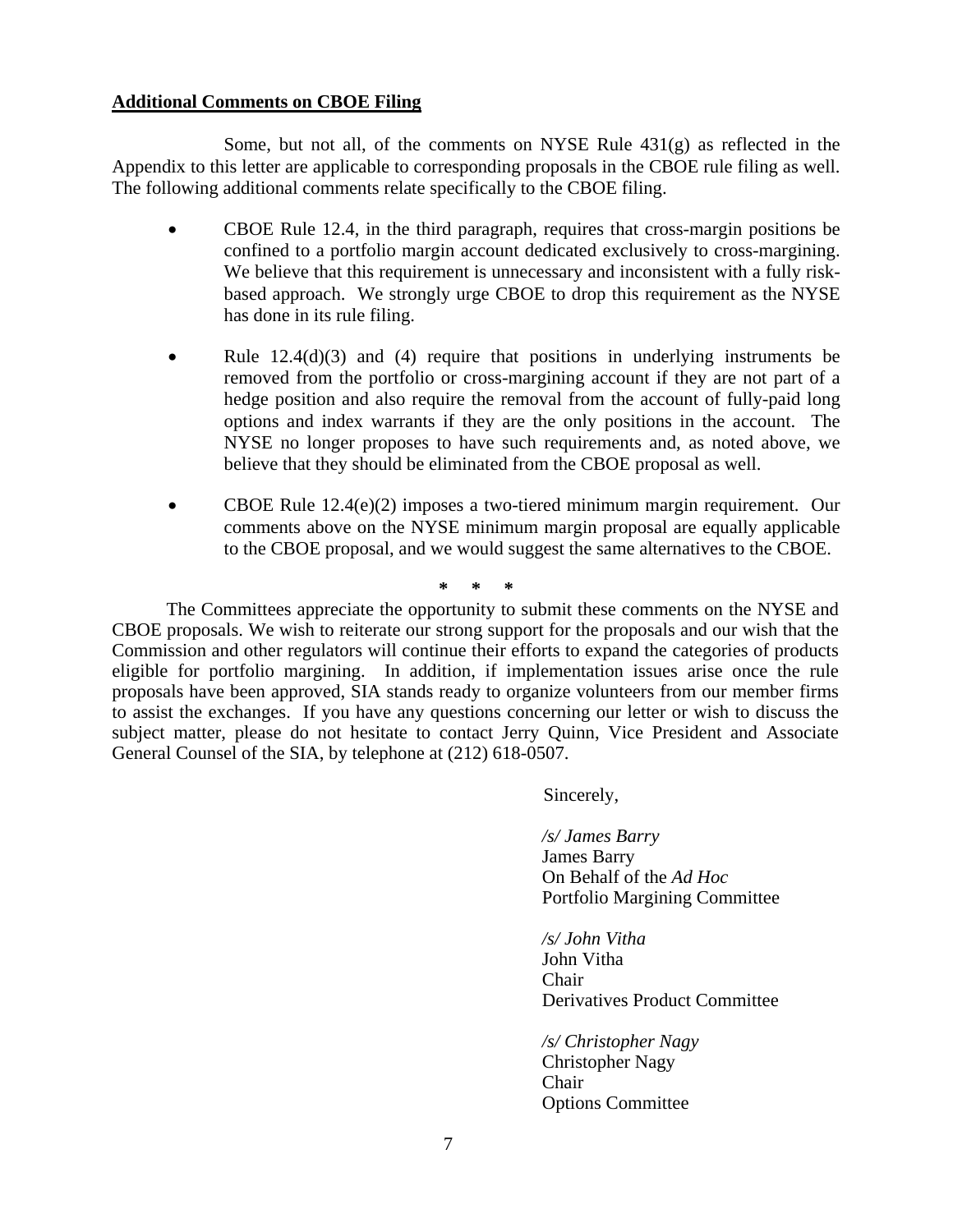The text of NYSE Rule  $431(g)$  as proposed to be amended in SR-NYSE-2006-13 is set forth below. Additions as proposed by NYSE in the filing are underlined. NYSE's proposed deletions are in brackets. SIA's proposed further additions are double underlined and further deletions are shown by strike-through. Many of our suggested additions and deletions are purely verbal—minor corrections, clarifications, changes for consistency, etc. These are generally selfexplanatory. More substantive changes are discussed in bold italics below or, in some cases, in the text of our accompanying letter.

\* \* \* \* \*

Margin Requirements

 $\overline{a}$ 

Rule 431. (a) through (f) unchanged.

#### Portfolio Margin [and Cross-Margin]

(g) As an alternative to the "strategy" based margin requirements set forth in sections (a) through (f) of this Rule, member organizations may elect to apply the portfolio margin requirements set forth in this section (g) to [1) listed, broad-based U.S. index options, index warrants and underlying instruments and 2) listed security futures contracts and listed single stock options] all margin eligible equity securities<sup>4</sup> (as defined in Section 220.2 of Regulation T), listed options, OTC derivatives, and  $U.S.$  security futures<sup>5</sup> products (as defined in Section

For purposes of this section (g) of the Rule, the term "margin eligible security" utilizes the definition at section 220.2 of Regulation T of the Board of Governors of the Federal Reserve System, excluding a nonequity security.

<sup>5</sup> For purposes of this section (g) of the Rule, the term "security future" utilizes the definition at section 3(a)(55) of the Exchange Act. [, excluding narrow-based indices.]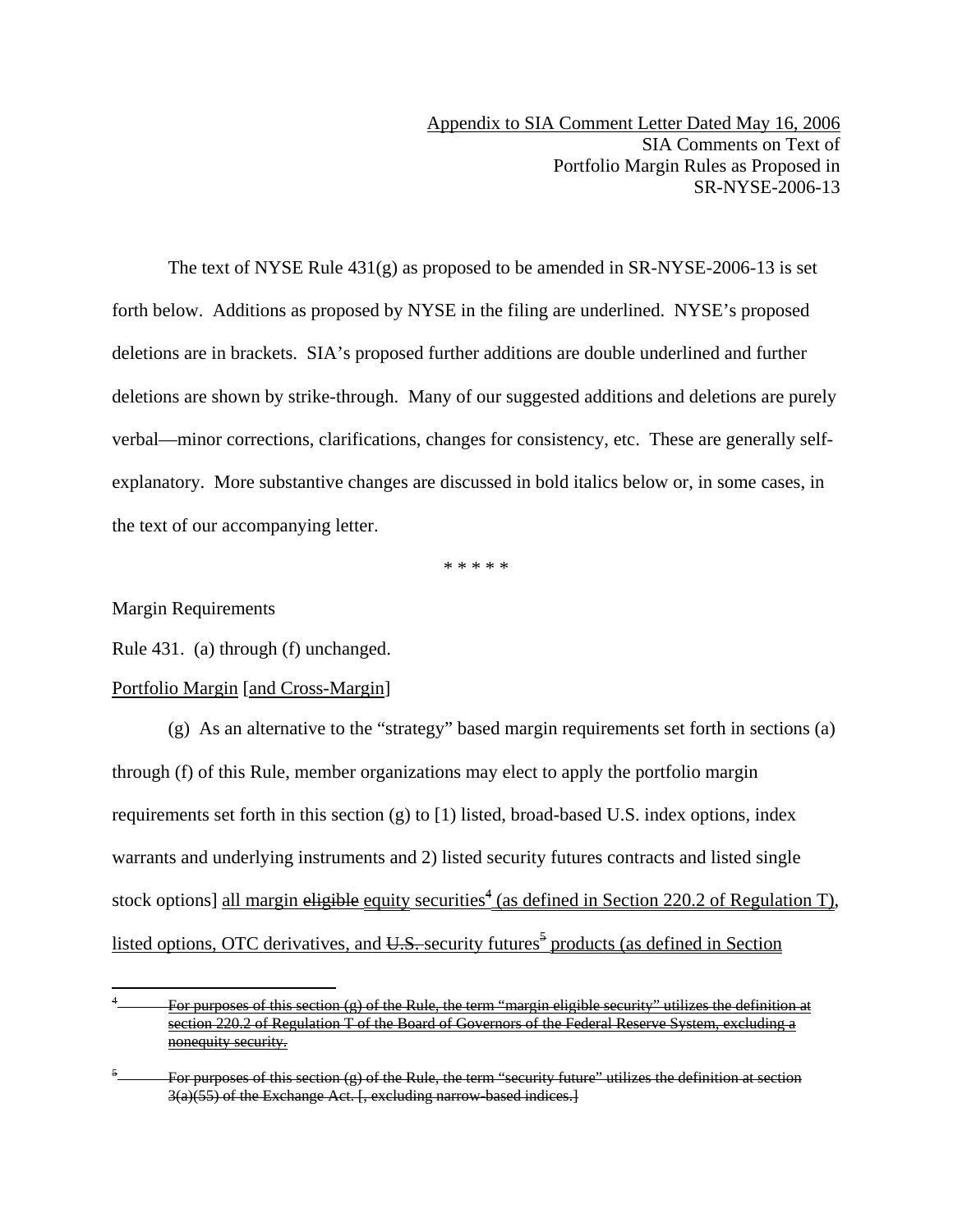3(a)(56) of the Securities Exchange Act of 1934 (the "Exchange Act")), provided certain that the requirements are met. (See of section  $(g)(6)(CB)(1)$ ) of this Rule are met.

*Comment: We have suggested using the term "security futures products" because it encompasses both "security futures" as defined in section 3(a)(55) of the Exchange Act as well as options on security futures, which are also intended to be "eligible products." Also, the CBOE filing has eliminated the restriction to "U.S." security futures and we suggest corresponding changes above, in the following paragraph and elsewhere.* 

In addition, a member organizations, provided they are that it is a Futures Commission Merchant ("FCM") and are is either a clearing member of a futures clearing organization or have has an affiliate that is a clearing member of a futures clearing organization, are is permitted under this section (g) to combine an eligible participant's related instruments (as defined in section  $(g)(2)(D)$   $[(C)]$ , with listed, [broad-based] U.S. index options, options on exchange traded funds ("ETFs"), index warrants and underlying instruments and compute a margin requirement for such combined products on a portfolio margin basis. [("cross-margin"). Member organizations must confine cross-margin positions to a portfolio margin account dedicated exclusively to cross-margining.]

The portfolio margin [and cross-margining] provisions of this Rule shall not apply to Individual Retirement Accounts ("IRAs").

(1) Member organizations must monitor the risk of portfolio margin accounts and maintain a comprehensive written risk analysis methodology for assessing the potential risk to the member organization's capital over a specified range of possible market movements of positions maintained in such accounts. The risk analysis methodology shall specify the computations to be made, the frequency of computations, the records to be reviewed and maintained, and the person(s) within the organization responsible for the risk function. This risk analysis methodology [shall be made available to] must be approved by the Securities and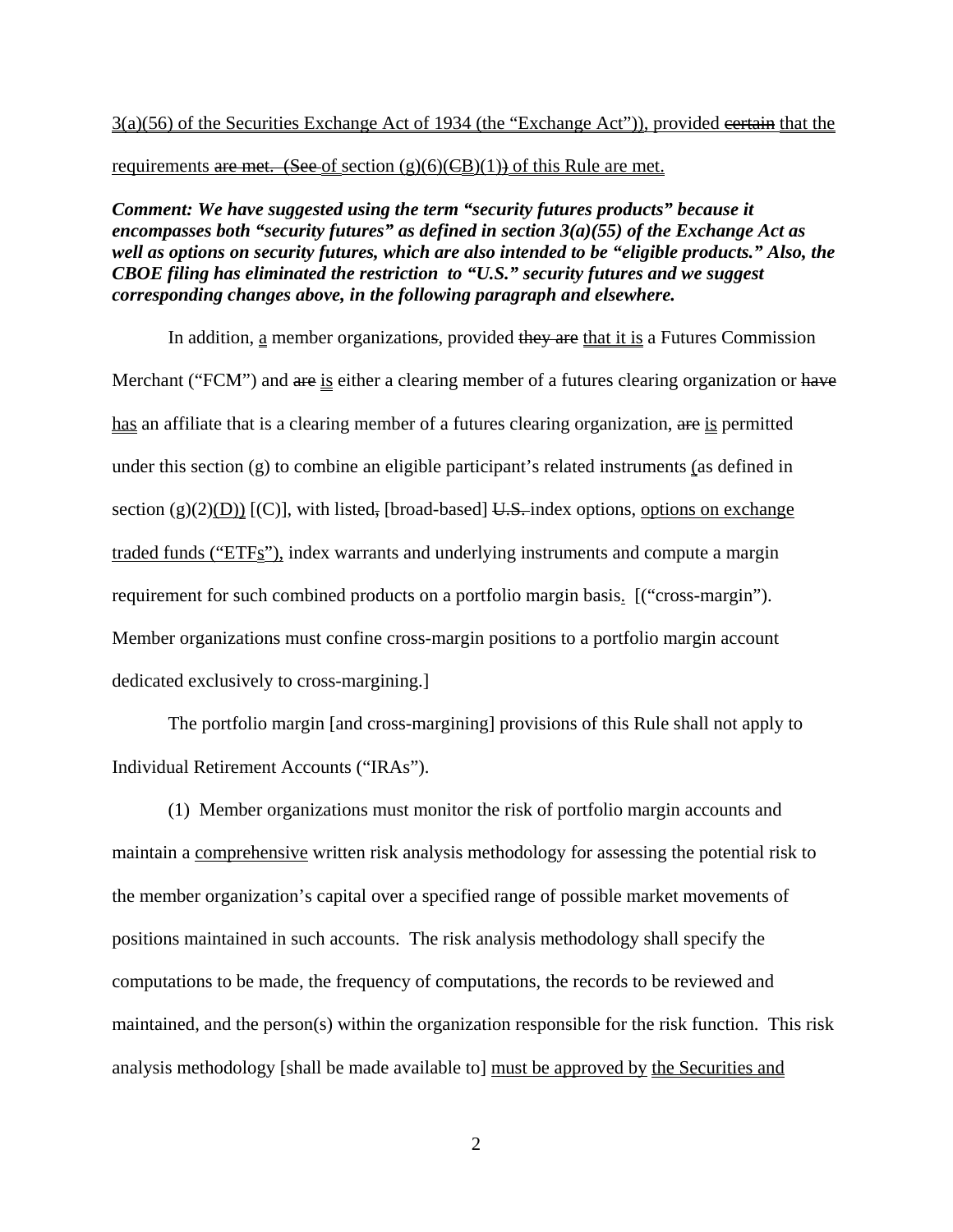Exchange Commission ("SEC") or by the New York Stock Exchange ("Exchange") (or the member organization's designated examining authority ("DEA"), if other than the Exchange) [upon request.] and submitted to the Securities and Exchange Commission ("SEC") prior to the implementation of portfolio margining.

# *Comment: In the relatively unusual case where a member organization of the NYSE has a DEA other than NYSE, it seems appropriate that the DEA should review and approve the methodology.*

 In performing the risk analysis of portfolio margin accounts required by this Rule, each member organization shall include [the following] in the written risk analysis methodology procedures and guidelines for:

(A) obtaining and reviewing the appropriate account documentation and financial information necessary for assessing the amount of credit to be extended to eligible participants.

(B) [(A) Procedures and guidelines for] the determination, review and approval of credit limits to each eligible participant, and across all eligible participants, utilizing a portfolio margin account[.],

(C) [(B) Procedures and guidelines for] monitoring credit risk exposure to the member organization from portfolio margin accounts, on both an [including] intra-day and end of day basis [credit risk], including the type, scope and frequency of reporting to senior management [related to portfolio margin accounts.],

*Comment: In evaluating this standard, SIA expects that the Exchange will take into account that while firms have systems for monitoring intra-day credit risk, such firms that are prime brokers do so taking into account the inability to capture real-time trading information for trades executed through executing brokers.*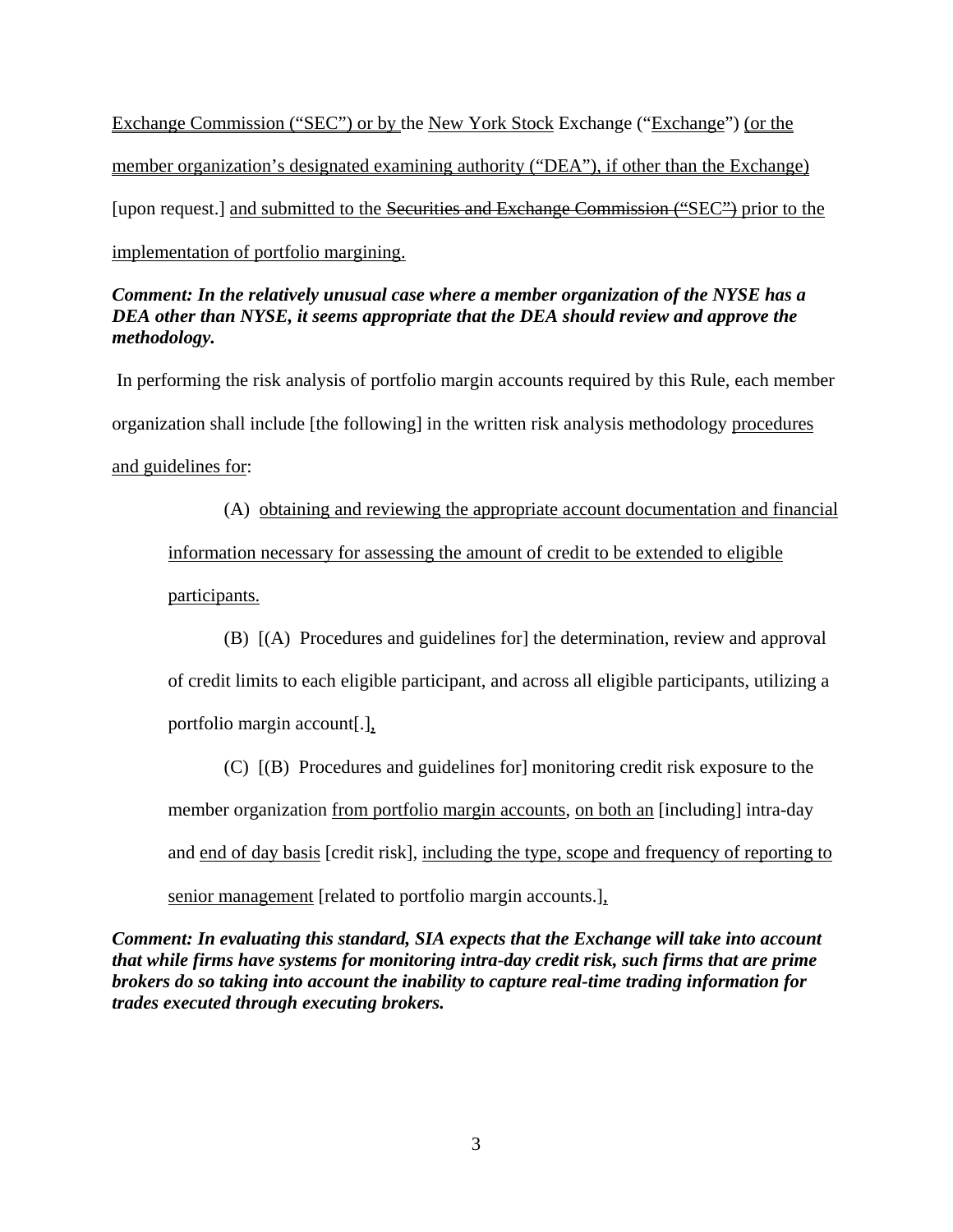(D) [(C) Procedures and guidelines for] the use of stress testing of portfolio margin accounts in order to monitor market risk exposure from individual accounts and in the aggregate[.],

(E) [(D) Procedures providing for] the regular review and testing of these risk analysis procedures by an independent unit such as internal audit or other comparable group[.],

(F) managing the impact of credit extension related to portfolio margin accounts on the member organization's overall risk exposure,

(G) the appropriate response by management when limits on credit extensions related to portfolio margin accounts have been exceeded, and

(H) determining the need to collect additional margin from a particular eligible participant, including whether that determination was based upon the creditworthiness of the participant and/or the risk of the eligible product.

Moreover, management must periodically review, in accordance with written procedures, the member organization's credit extension activities for consistency with these guidelines. Management must periodically determine if the data necessary to apply this section  $(g)$  is accessible on a timely basis and information systems are available to adequately capture, monitor, analyze and report relevant data.

(2) Definitions.-- For purposes of this section (g), the following terms shall have the meanings specified below:

### *Comment: It would be helpful to put the definitions in alphabetical order. Lettering of subparagraphs could be omitted to avoid relettering if definitions are added or deleted.*

(A) The term "listed option" means any option traded on a registered national securities exchange or automated facility of a registered national securities association.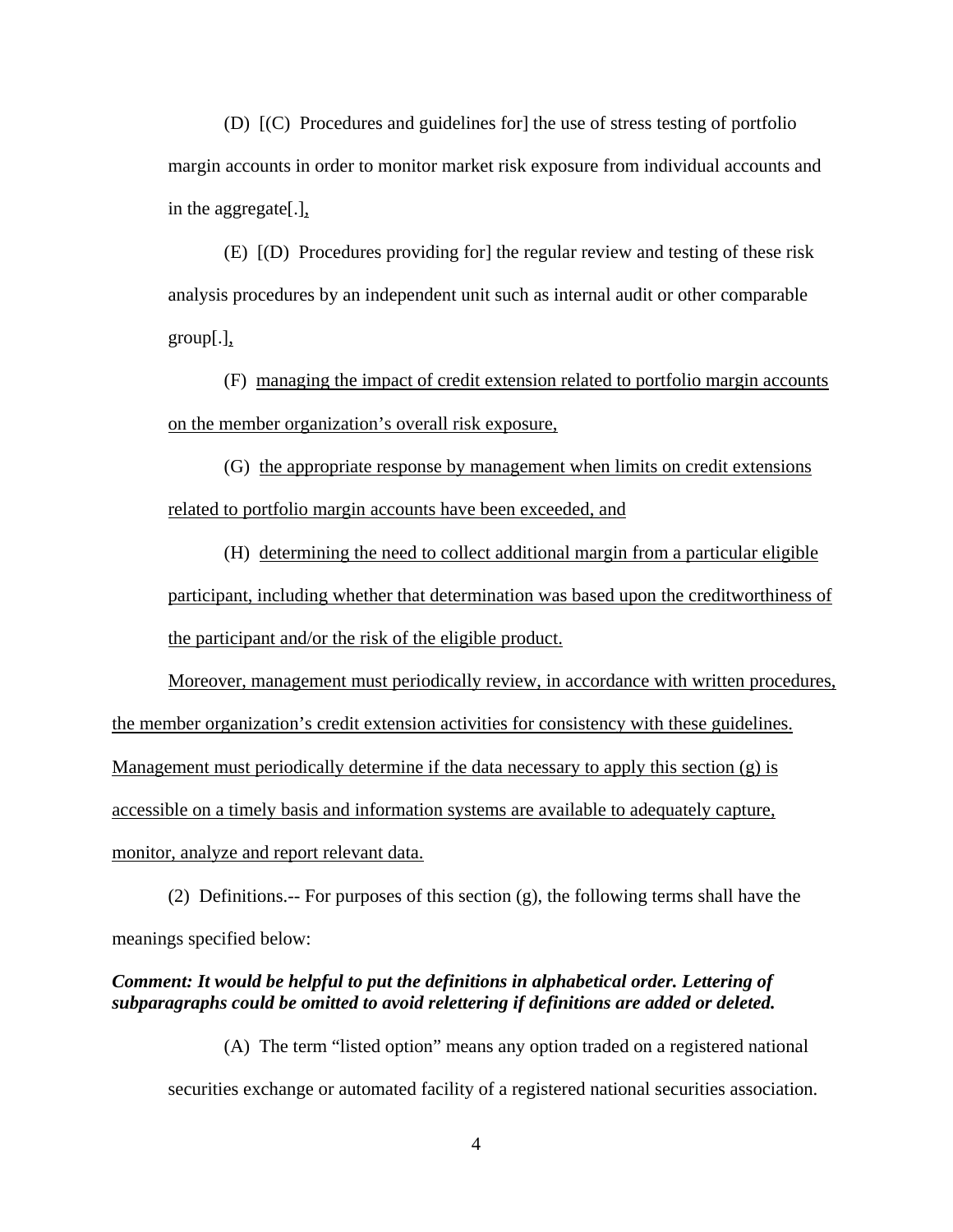(B) The term "OTC derivative" means any equity-based or equity index-based unlisted option, forward contract, or security-based swap that can be valued by a theoretical pricing model approved by the SEC or by the Exchange (or the Member Organization's DEA, if other than the Exchange) and submitted to the SEC.

(C) [(B)] The term "underlying instrument" means a security or security index upon which any listed option, OTC derivative, U.S. security future, or broad-based U.S. index future is based. [long and short positions in an exchange traded fund or other fund product registered under the Investment Company Act of 1940, that holds the same securities, and in the same proportion, as contained in a broad-based index on which options are listed. In the case of a listed security futures contract, "underlying instrument" means listed single stock option on the same security and in the same proportion. The term "underlying instrument" shall not be deemed to include options on futures contracts, or unlisted instruments.]

(D)  $[(C)]$  The term "related instrument" within <u>a security</u> [an option] class or product group means broad-based U.S. index futures [contracts] and options on broadbased U.S. index futures [contracts] covering the same underlying instrument. The term "related instrument" does not include security futures or options on security futures.

(E) [(D)] The term "security [options] class" refers to all securities listed options, security futures products and OTC derivatives [options] covering the same underlying instrument and the underlying instrument itself.

(F) [(E)] The term "portfolio" means any eligible product, as defined in section  $(g)(6)$ (C)(B)(1), grouped with their its underlying instruments and related instruments.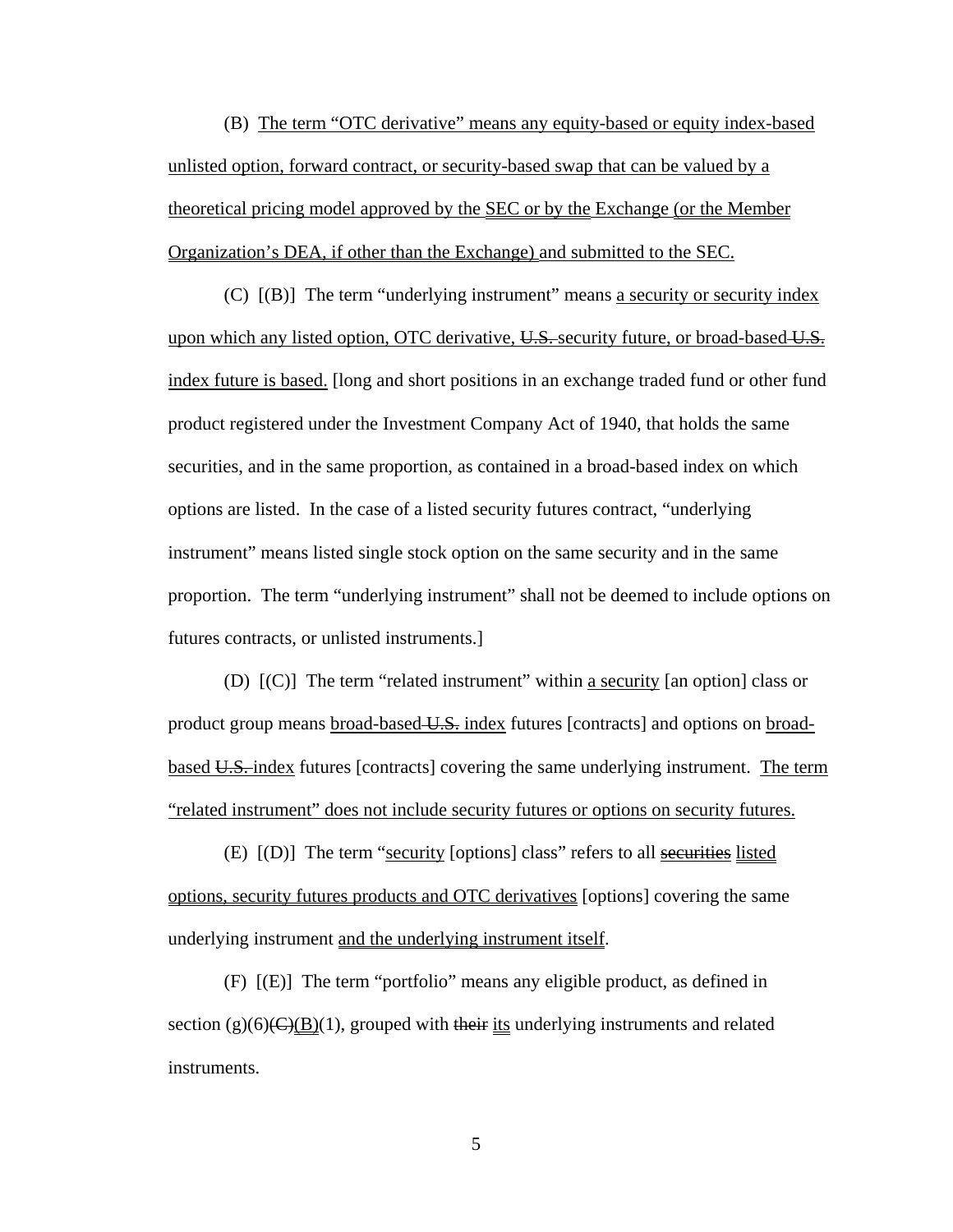[(F) The term "option series" relates to listed options and means all option contracts of the same type (either a call or a put) and exercise style, covering the same underlying instrument with the same exercise price, expiration date, and number of underlying units.]

(G) The term "product group" means two or more portfolios of the same type (see table in section  $(g)(2)(I)$  below) for which it has been determined by Rule 15c3-1a under the Securities Exchange Act of 1934 ("Exchange Act") that a percentage of offsetting profits may be applied to losses at the same valuation point.

(H) For purposes of portfolio margin [and cross-margin] requirements the term "equity", as defined in section (a)(4) of this Rule, includes the market value of any long or short [option] positions held in an eligible participant's [a customer's] account.

(I) The term "theoretical gains and losses" means the gain and loss in the value of individual eligible products and related instruments at ten [10] equidistant intervals (valuation points) ranging from an assumed movement (both up and down) in the current market value of the underlying instrument. The magnitude of the valuation point range shall be as follows: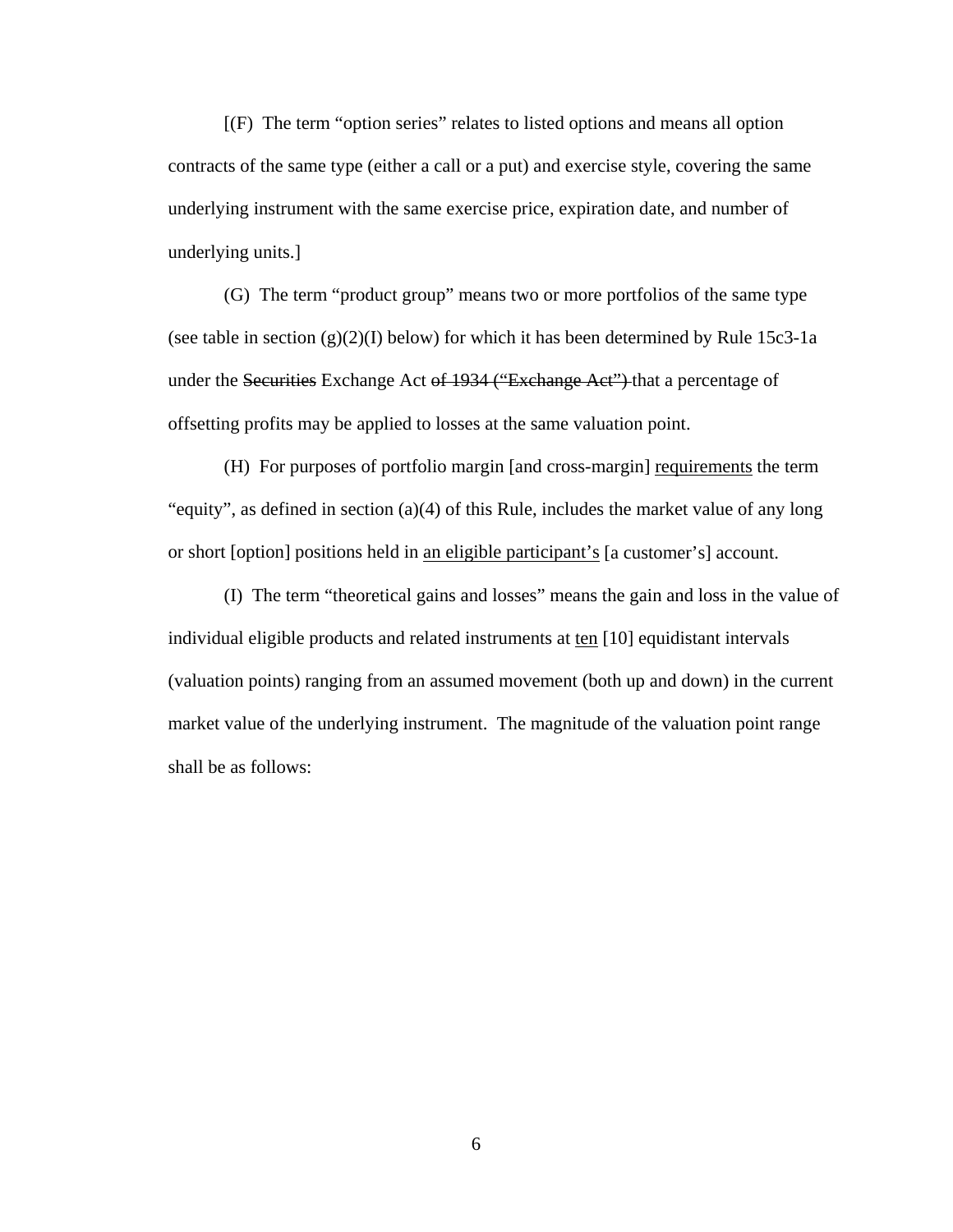| <b>Portfolio Type</b>                                  | Up / Down Market Move<br>(High & Low Valuation Points) |
|--------------------------------------------------------|--------------------------------------------------------|
| <b>High Capitalization,</b>                            |                                                        |
| Broad-based U.S.<br>Market Index [Option] <sup>6</sup> | $6 + 6\%$ / -8%                                        |
| Non-High Capitalization,                               |                                                        |
| Broad-based U.S.                                       | $+/- 10\%$                                             |
| Market Index [Option] <sup>7</sup>                     |                                                        |
| Margin Eligible Security, Listed Equity                | $+/- 15\%$                                             |
| Option, Listed Narrow-based Index Option,              |                                                        |
| [Listed] <del>U.S. Security Future, and OTC</del>      |                                                        |
| Derivative [Instrument] (Including forward             |                                                        |
| contracts and swaps) [Listed Security Futures          |                                                        |
| Contract and Listed Single Stock Option                |                                                        |
| Any other eligible product that is, or is based        |                                                        |
| on, an equity security or a narrow-based index         |                                                        |

(3) Approved Theoretical Pricing Models.-- Theoretical pricing models must be approved by the SEC or by the Exchange (or the Member Organization's DEA, if other than the Exchange), [a Designated Examining Authority] and submitted to [reviewed by] the SEC [Securities and Exchange Commission ("The Commission")] in order to qualify<sup>8</sup>. [Currently, the theoretical model utilized by the Options Clearing Corporation ("The OCC") is the only model qualified pursuant to the Commission's Net Capital Rule. All member organizations shall obtain their theoretical values from the OCC.]

(4) Eligible Participants.-- The application of the portfolio margin provisions of this section  $(g)$ [, including cross-margining, is limited to] include is limited to the following:

 $\overline{a}$ 6 In accordance with section (b)(1)(i)(B) of Rule 15c3-1a (Appendix A to Rule 15c3-1) under the Securities Exchange Act of 1934, 17 CFR 240.15c3-1a(b)(1)(i)(B).

<sup>7</sup> See footnote above.

<sup>8</sup> Currently, the theoretical model utilized by tThe Options Clearing Corporation ("OCC") is the only model qualified.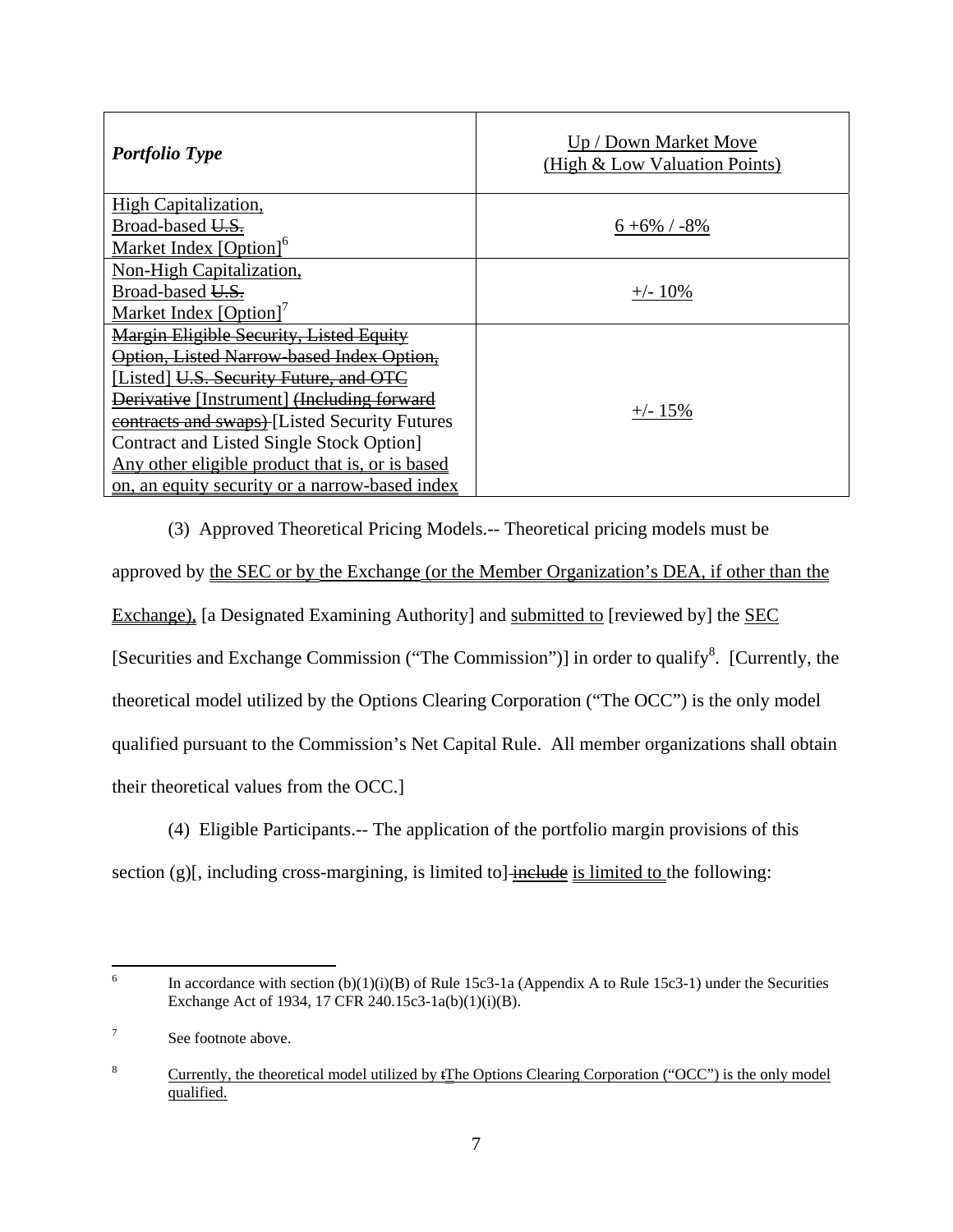*Comment: If the following list of Eligible Participants is complete, we see no reason to use the "includes" language, which is potentially vague. If it is intended that additional persons could qualify under other rules or be approved on a case-by-case basis, that should be made express.* 

(A) any broker or dealer registered pursuant to Section 15 of the [Securities]

Exchange Act; [of 1934;]

(B) any member of a national futures exchange to the extent that listed index

options hedge the member's index futures; and

(C) any person or entity not included in sections  $(g)(4)(A)$  and  $(g)(4)(B)$  above approved for writing uncovered options or U.S. and, if transactions in security futures transactions are to be included in the account, approval for such transactions is also required. However, an eligible participant under this section  $(g)(4)(C)$  may not establish or maintain positions in OTC derivatives unless minimum equity of at least five million dollars is established and maintained with the member organization; provided, however, that the Exchange (or the member's DEA, if other than the Exchange) may exempt specific transactions or classes of transactions from this requirement if the limited risk characteristics of such transactions make the \$5 million equity requirement unnecessary.

*Comment: The SIA proposes this change in order to preserve some flexibility to waive the five million dollar minimum equity requirement with respect to particular transactions where the Exchange determines that the risk characteristics of the transactions do not require a five million dollar equity amount. An example might be a European-style collar transaction where the account holds the underlying stock.* 

[any other person or entity not included in sections  $(g)(4)(A)$  and  $(g)(4)(B)$  above that has or establishes, and maintains, equity of at least five million dollars.] For purposes of this minimum equity requirement, all securities and futures accounts carried by the member organization for the same eligible participant may be combined provided ownership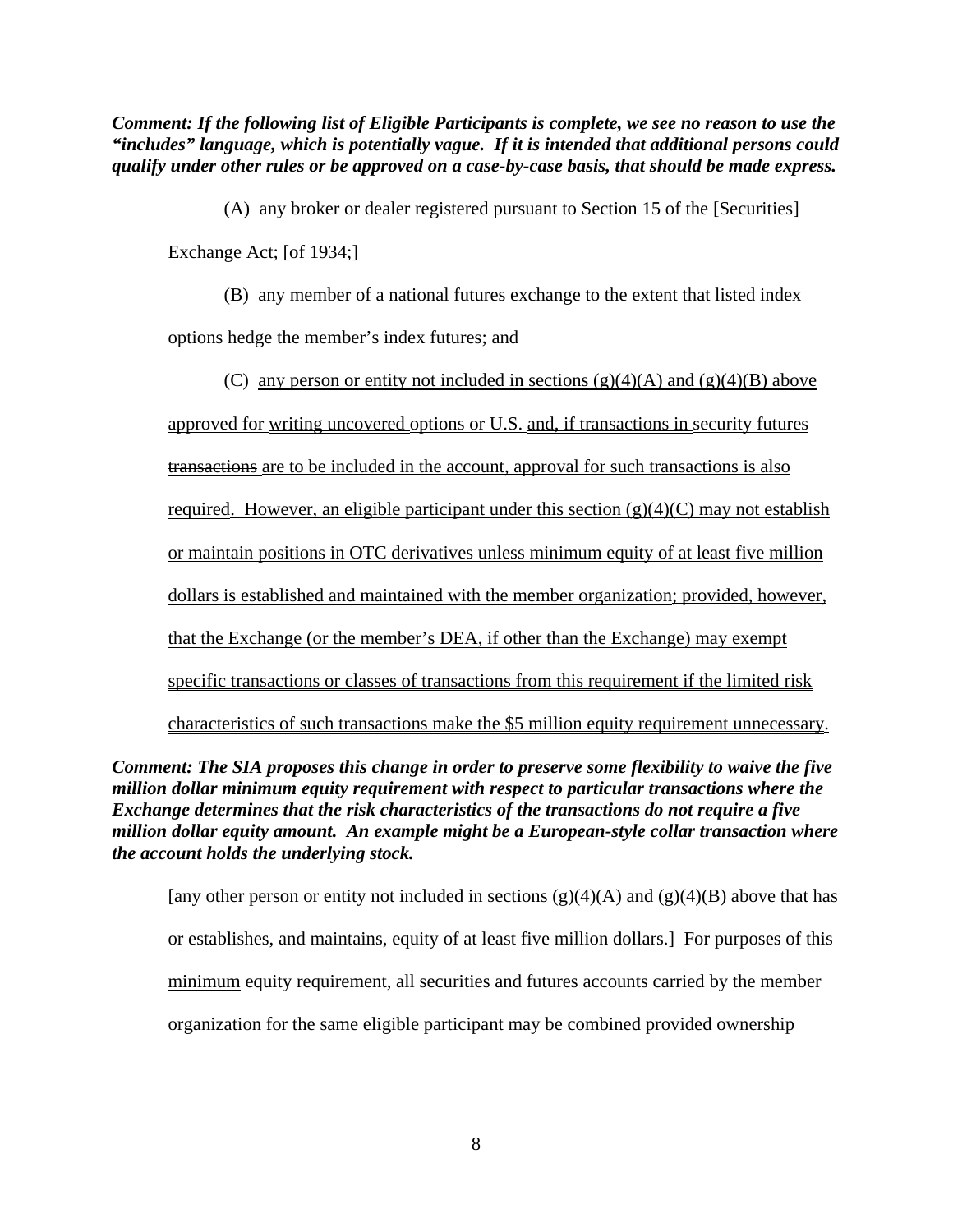across the accounts is identical. A guarantee pursuant to section  $(f)(4)$  of this Rule is not permitted for purposes of the minimum equity requirement.

### *Comment: The SIA urges the Exchange and the Commission to reconsider the prohibition against considering guarantees where the guarantor meets the minimum equity requirement and is an affiliate of the owner of the guaranteed account.*

[For those accounts that are solely limited to listed security futures contracts and listed

single stock options, the five million dollar equity requirement shall be waived.]

(5) Opening of Accounts.

(A) Member organizations must notify and receive approval from the Exchange

or the member organization's DEA, if other than the Exchange, prior to establishing a

portfolio margin [or cross-margin] methodology for eligible participants.

#### *Comment: The above requirement seems more appropriately included under (g)(1).*

(B) Only eligible participants that have been [approved for options transactions and] approved to engage in uncovered short option contracts or transactions in security futures pursuant to Exchange Rule 721, are permitted to utilize a portfolio margin account.

# *Comment: The addition of the double-underlined language above makes this section (g)(5)(B) consistent with (g)(4)(C).*

(C) On or before the date of the initial transaction in a portfolio margin account, a member organization shall:

> (1) furnish the eligible participant with a special written disclosure statement describing the nature and risks of portfolio margining [and cross-margining] which includes an acknowledgement for all portfolio margin account owners to sign, [and an additional acknowledgement for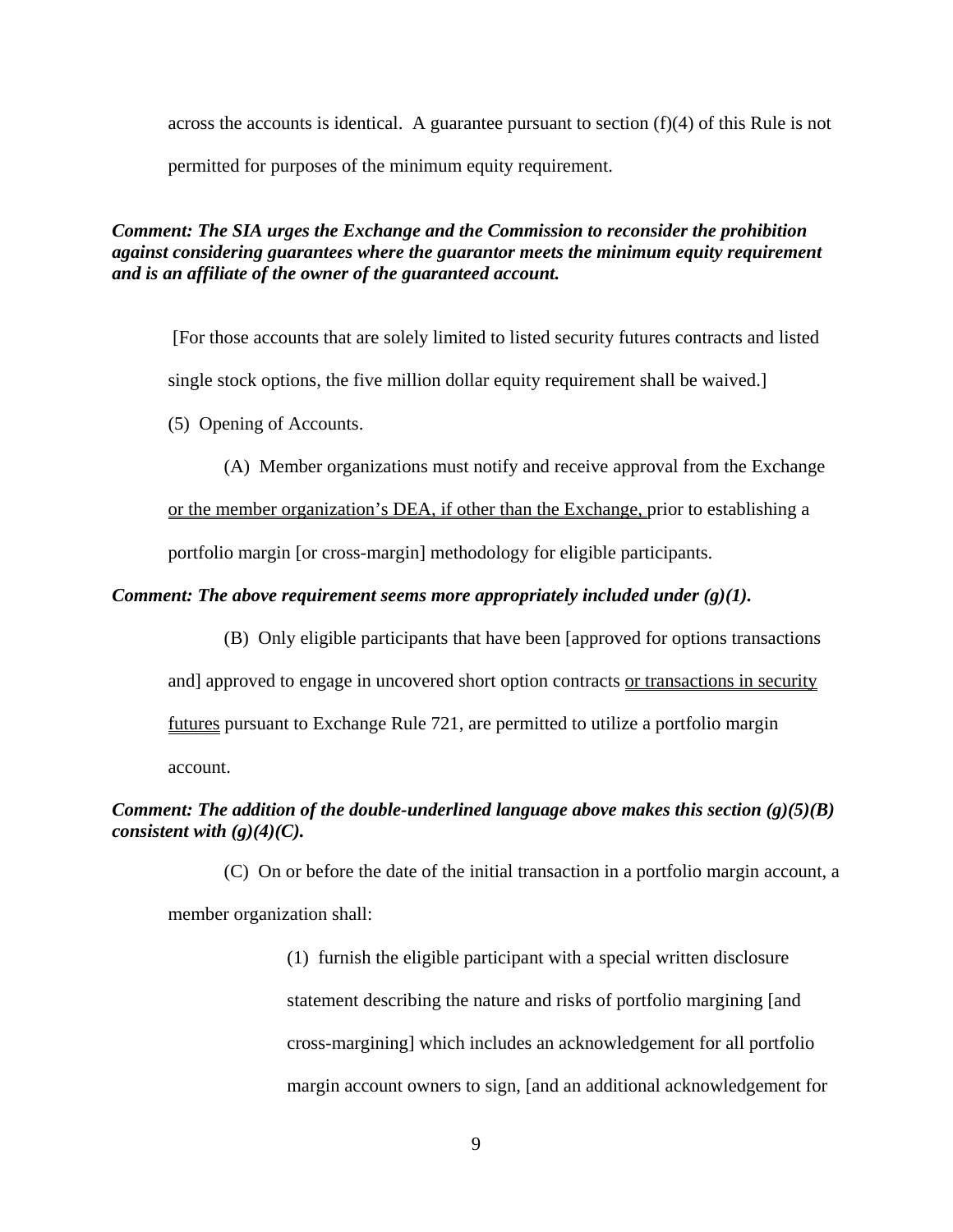owners that also engage in cross-margining to sign,] attesting that they have read and understood the disclosure statement, and agree to the terms under which a portfolio margin account [and the cross-margin account respectively, are] is provided (see Exchange Rule 726 (d)), and (2) obtain the signed acknowledgement[(s)] noted above from the eligible participant [(both of which are required for cross-margining eligible participants)] and record the date of receipt.

(6) Establishing Account and Eligible Positions

(A) [Portfolio Margin Account.] For purposes of applying the portfolio margin requirements prescribed in this section (g), and combining related instruments with listed, U.S. index options, options on exchange traded funds ("ETF"), index warrants, and underlying instruments, member organizations are to establish and utilize a specific securities margin account, or sub-account of a margin account, clearly identified as a portfolio margin account that is separate from any other securities account carried for an eligible participant.

### *Comment: The deletion in subparagraph (6)(A)is suggested because the language appears to be surplusage.*

[(B) Cross-Margin Account. For purposes of combining related instruments with listed, broad-based U.S. index options, index warrants, and underlying instruments, and applying the portfolio margin requirements, member organizations are to establish a cross-margin account that is separate from any other securities account or portfolio margin account carried for an eligible participant.]

A margin deficit in [either] the portfolio margin account [or the cross-margin account] of an eligible participant may not be considered as satisfied by excess equity in [the other]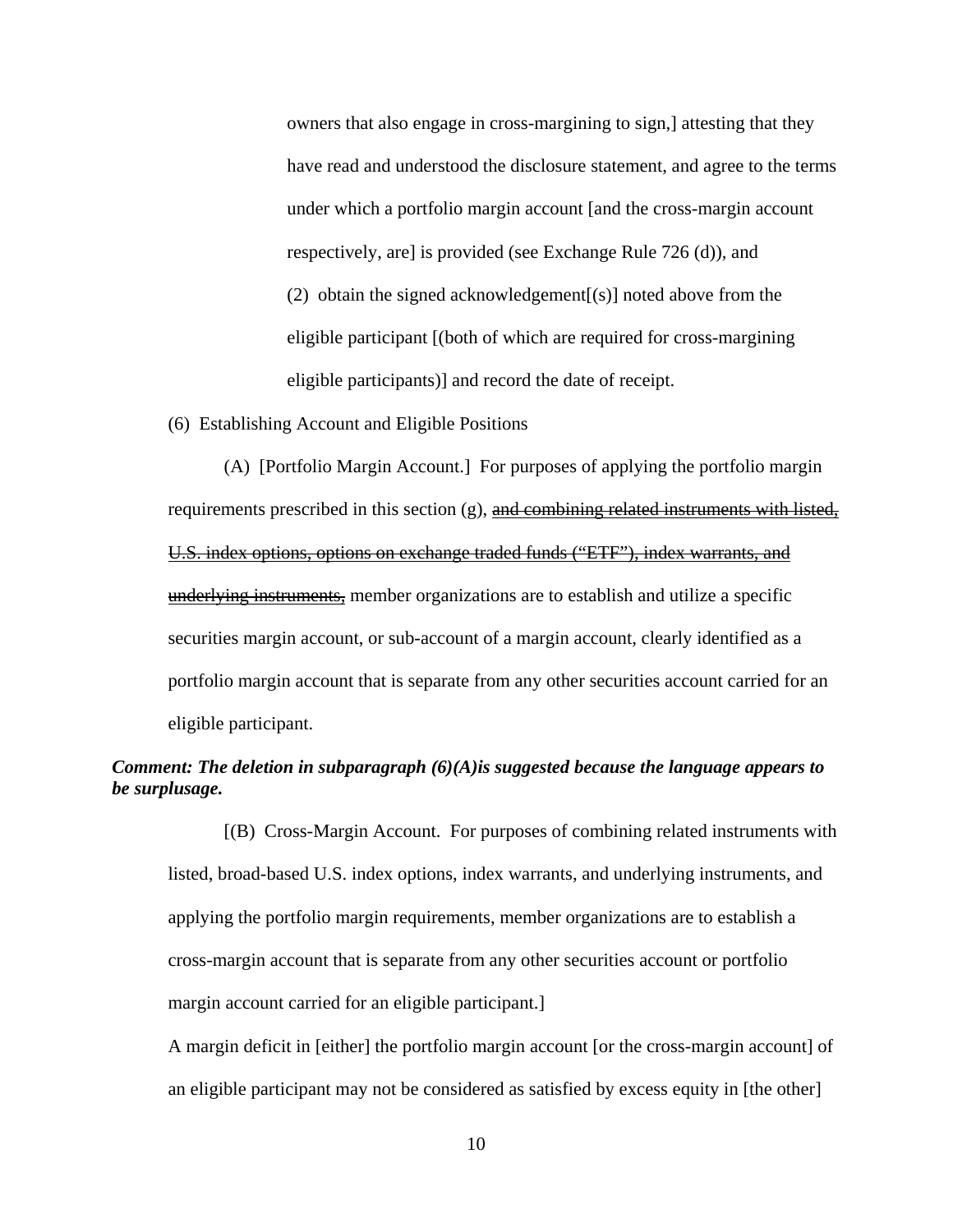another account; provided, however, that if a portfolio margin account is carried as a subaccount of a margin account, excess equity in the margin account (determined in accordance with the rules applicable to a margin account other than a portfolio margin account) may be used to satisfy a margin deficit in the portfolio margin subaccount. Except as provided in the preceding sentence, Ffunds and/or securities must be

transferred to the deficient account and a written record created and maintained.

# *Comment: The proposed additions to the preceding paragraph seem to us implied by the very concept of a "subaccount" of a margin account and are, in our view, entirely appropriate.*

(B) [(C)] [Portfolio Margin Account –] Eligible Products

(1) For eligible participants as described in sections  $(g)(4)(A)$  through  $(g)(4)(C)$ , a transaction in, or transfer of, an eligible product may be effected in the portfolio margin account. In a portfolio margin account, an eligible participant may effect transactions and carry positions in any eligible product or a nonequity security; provided, however, that only eligible products may be margined on a portfolio margin basis. Nonequity securities may be included in a portfolio margin account solely for collateral purposes and shall be margined (*i.e.,* valued for collateral purposes) as provided in other provisions of this Rule 431.

*Comment: Although it is our understanding that the SEC staff does not intend to permit portfolio margining of products other than equity and index products at this time, there seems to us no reason to prohibit an eligible participant from using nonequity securities as collateral in a portfolio margining account if they are valued as they would be under other provisions of Rule 431.* 

Eligible products under this section (g) consist of:

[(i) a listed, broad-based U.S. index option or index warrant and

underlying instrument.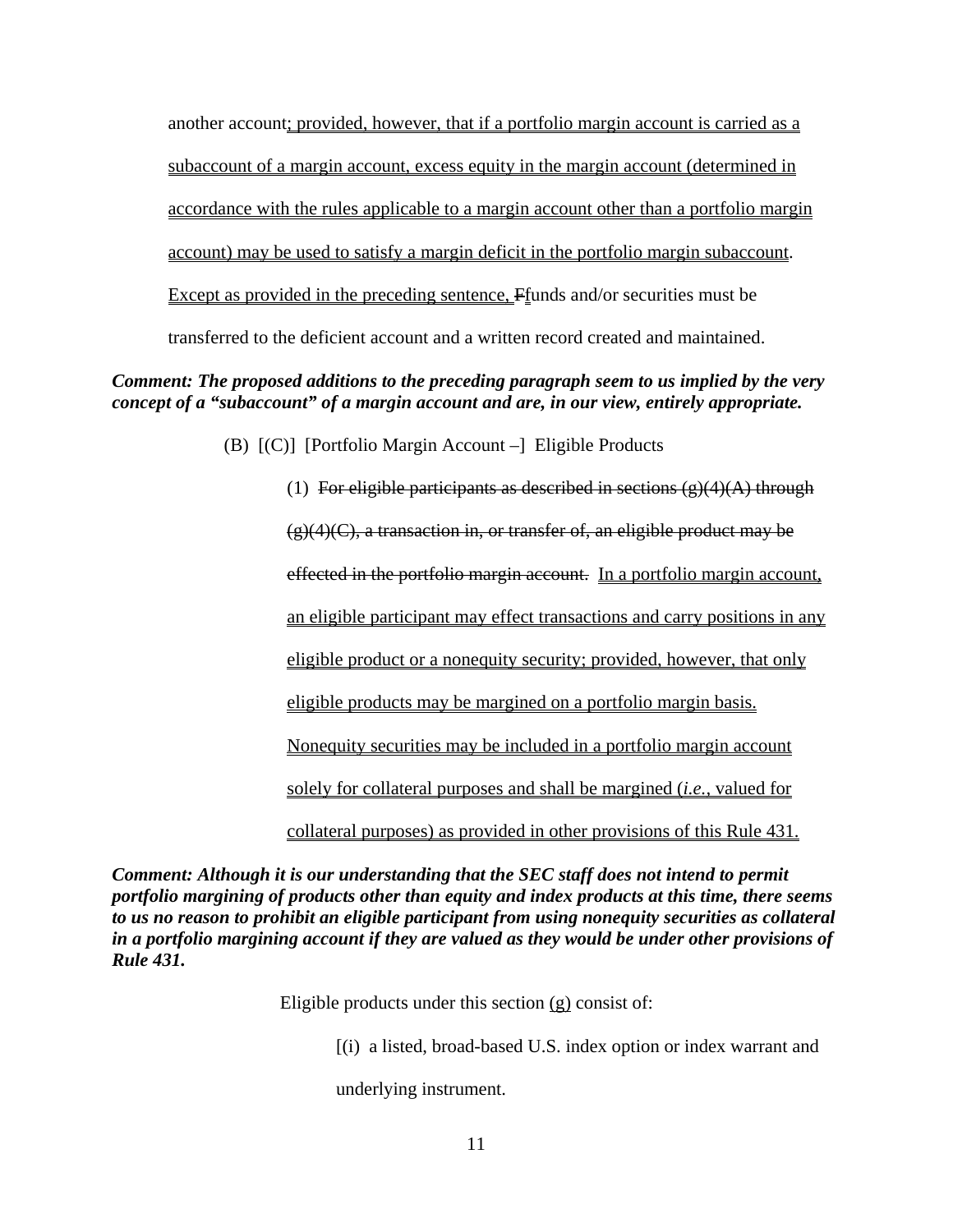(ii) a listed security futures contract or listed single stock option.] (i) a margin eligible equity security (including a foreign equity security and option on a foreign equity security, provided the foreign equity security is deemed to have a "ready market" under SEC Rule 15c3-1 or a "no-action" position issued thereunder; and a control or restricted security, provided the security has met the requirements in a manner consistent with SEC Rule 144 or an SEC "no-action" position issued thereunder, sufficient to permit the sale of the security, upon exercise of any listed option or OTC

derivative written against it, without restriction).

*Comment: We have reorganized this list and provided some additional specificity for clarity. We have added the reference to warrants because we understand that they are included elsewhere in the rule. No substantive change from the current proposal is intended.*  (ii) a listed option on an equity security or index of equity

securities,

(iii) a security futures product,

an option on a security future, or

(iv) an OTC derivative on an equity security or index of equity

securities,

(v) a warrant on an equity security or index of equity securities,

(ii) a foreign equity security and option on a foreign equity

security, provided the foreign equity security is deemed to have a

"ready market" under SEC Rule 15c3-1 or a "no-action" position

issued thereunder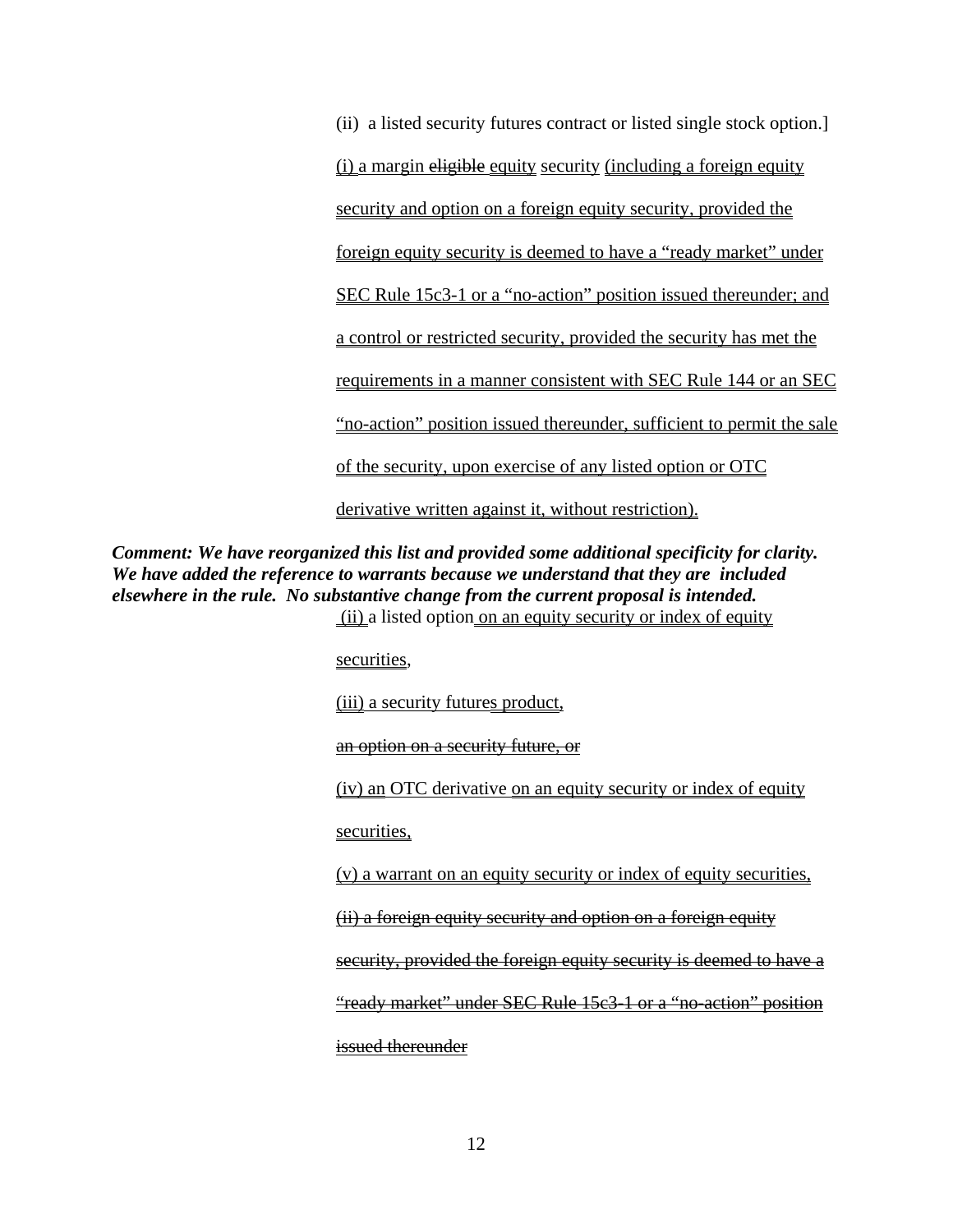(iii) a margin eligible control or restricted security, provided the security has met the requirements in a manner consistent with SEC Rule 144 or an SEC "no-action" position issued thereunder, sufficient enough to permit the sale of the security, upon exercise of any listed option or OTC derivative written against it, without restriction.

(vi) Any security convertible, exchangeable, or exercisable into a margin equity security, with or without additional consideration, or  $(vii)$  a related instruments as defined in section  $(2)(D)$ .

[(2) A transaction in, or transfer of, an underlying instrument may be effected in the portfolio margin account provided a position in an offsetting eligible product is in the account or is established in the account on the same day.

(3) A transaction in, or transfer of, a listed security futures contract or listed single stock option may also be effected in the portfolio margin account.]

(2)  $[(4)]$  For eligible participants as described in section  $(g)(4)(C)$  that do not maintain five million dollars in equity, any [Any] long position or any short position in any OTC derivative [eligible product] that is no longer part of a hedge strategy must be transferred from the portfolio margin account to the appropriate securities account within ten business days, subject to any applicable margin requirement, unless the position becomes part of a hedge strategy again. Member organizations will be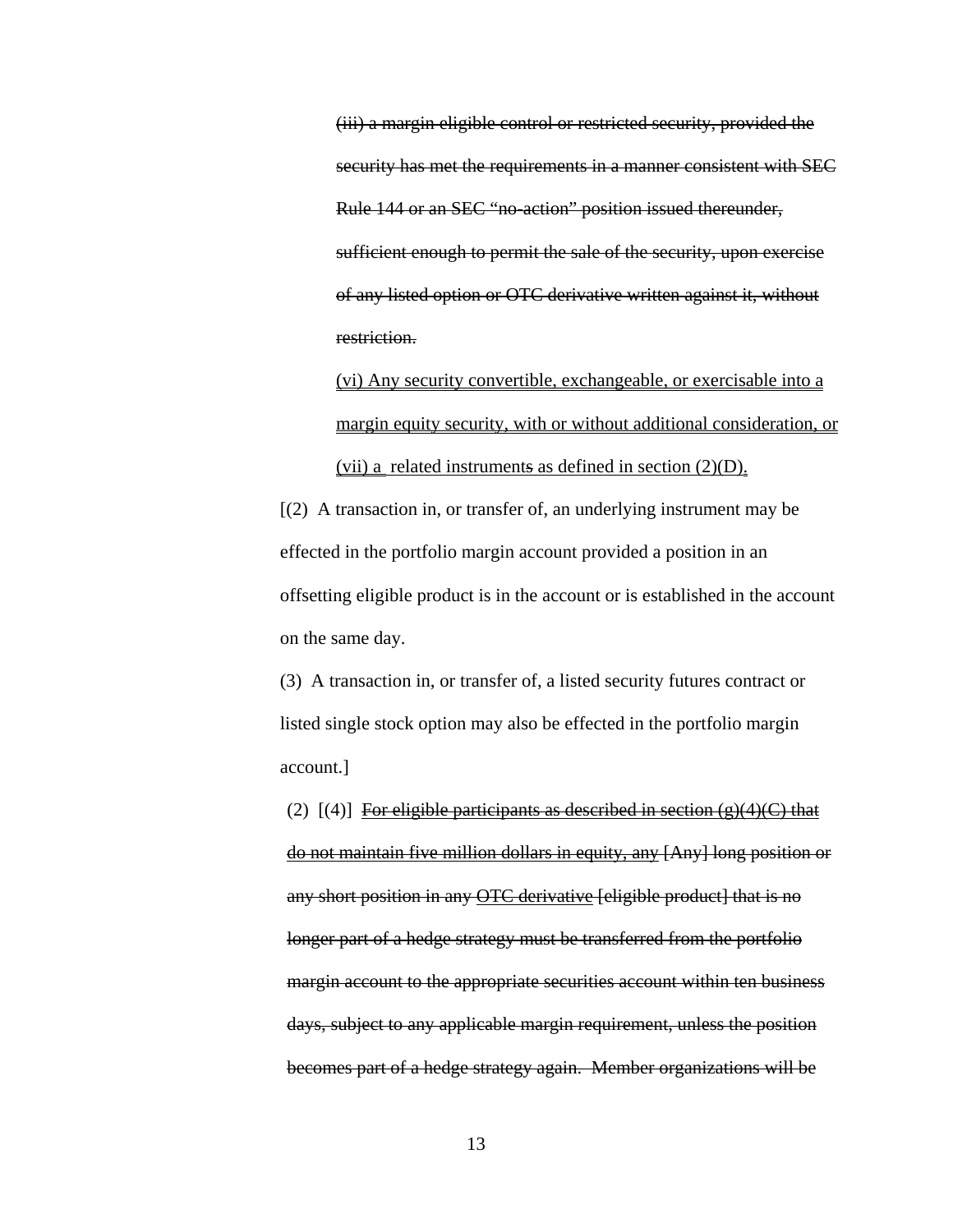expected to monitor portfolio margin accounts for possible abuse of this

provision.

*Comment: The deleted material above does not appear to be appropriate given that accounts with less than \$5 million in equity are not eligible to hold OTC derivatives in the first place. To the extent that the intent is to specify the consequences when an account that is otherwise subject to the \$5 million equity requirement falls below it, those provisions should be consolidated in subsection (g)(9).* 

> Eligible debt securities under this subsection  $(g)(6)(B)$  shall consist of all "nonequity securities" as defined in Regulation T.

 $[(D) Cross-Margin Account - Elizabeth Products]$ 

(1) For eligible participants as described in sections  $(g)(4)(A)$  through  $(g)(4)(C)$ , a transaction in, or transfer of, an eligible product may be effected in the cross-margin account.

(2) A transaction in, or transfer of, a related instrument may be effected in the cross-margin account provided a position in an offsetting eligible product is in the account or is established in the account on the same day.

(3) Any long position or any short position in any eligible product that is no longer part of a hedge strategy must be transferred from the crossmargin account to the appropriate securities account or futures account within ten business days, subject to any applicable margin requirement, unless the position becomes part of a hedge strategy again. Member organizations will be expected to monitor cross-margin accounts for possible abuse of this provision.]

(7) [Initial and Maintenance] Margin Required.-- The amount of margin required under this section (g) for each portfolio shall be the greater of: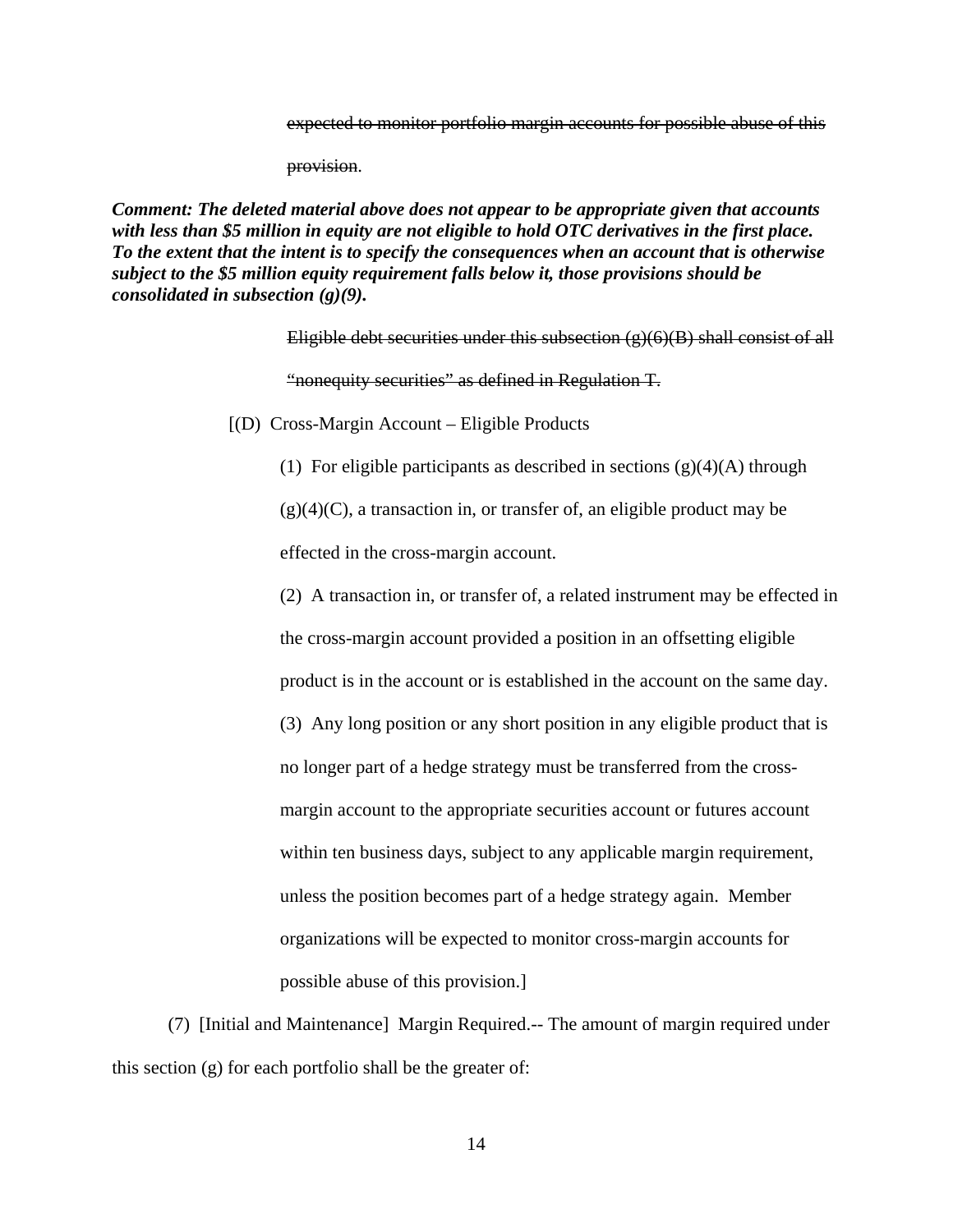(A) the amount for any of the ten  $[10]$  equidistant valuation points representing

the largest theoretical loss as calculated pursuant to section  $(g)(8)$  below, or

(B) for eligible participants as described in section  $\left(\frac{e}{4}(A), A\right)$  through  $\left(\frac{e}{4}\right)(C)$ .

\$.375 for each listed option, OTC derivative, U.S. security future, [contract] and related

instrument, multiplied by the contract's or instrument's multiplier, not to exceed the

market value in the case of long contracts [positions] in eligible products.

*Comment: We have proposed in our comment letter two alternative procedures for determining a minimum margin requirement, either of which we believe to be more appropriate than the proposed fixed minimum margin of \$.375 proposed in subparagraph (B) above.* 

(C) Account guarantees pursuant to section  $(f)(4)$  of this Rule are not permitted

for purposes of meeting [initial and maintenance] margin requirements.

*Comment: The SIA repeats its comment from page 9, and urges the Exchange and the Commission to reconsider this prohibition in the margin requirement context as well as in the equity requirement context. Rule 431 permits guarantees for maintenance margin purposes, and since Rule 431 supersedes Regulation T with respect to portfolio margin accounts, we see no reason that the Rule 431 standard should not apply. SIA believes it is appropriate to recognize for purposes of the margin requirement guaranteed portfolio margin accounts, at least where the guarantor is under common ultimate ownership.*

- (8) Method of Calculation.
	- (A) Long and short positions in eligible products contracts, including underlying

instruments and related instruments, are to be grouped by security class; each security

class group being [as] a "portfolio". Each portfolio is categorized as in one of the

portfolio types specified in section  $(g)(2)(I)$  above as applicable.

(B) For each portfolio, theoretical gains and losses are calculated for each

position as specified in section  $(g)(2)(I)$  above. For purposes of determining the theoretical gains and losses at each valuation point, member organizations shall obtain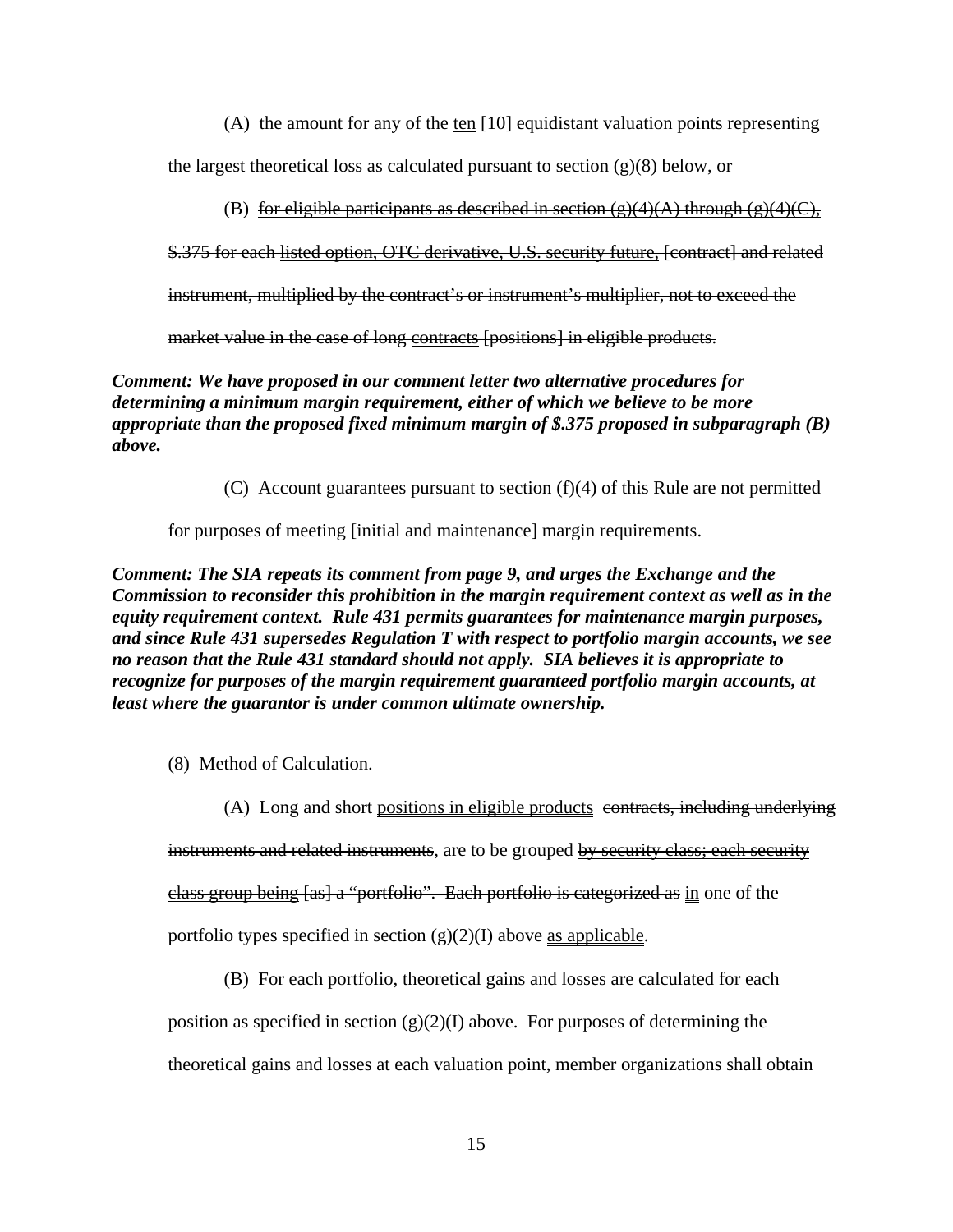and utilize the theoretical values of eligible products as described in this section  $(g)$ rendered by an approved theoretical pricing model.

(C) Offsets. Within each portfolio, theoretical gains and losses may be netted fully at each valuation point. Offsets between portfolios within the eligible product groups, as described in section  $(g)(2)(I)$ , may then be applied as permitted by Rule 15c3-1a under the [Securities] Exchange Act [of 1934].

(D) After applying the offsets above, the sum of the greatest loss from each portfolio is computed to arrive at the total margin required for the account (subject to the per contract minimum).

(9) Portfolio Margin Minimum Equity Deficiency [Call]

(A) If, as of the close of business, [at any time,] the equity in the portfolio margin [or cross-margin] account of an eligible participant as described in section  $(g)(4)(C)$ , declines below the five million dollar minimum equity required(if applicable), and is not restored to at least five million dollars within three business days  $[(T+3)]$  by a deposit of funds and/or securities, member organizations are prohibited from accepting [opening] new orders beginning on the fourth business day, [starting on T+4,] except that [opening] new orders entered for the purpose of hedging existing positions reducing market risk may be accepted if the result would be to lower margin requirements. This prohibition shall remain in effect until,

(1) equity of five million dollars is established[.] or,

(2)  $\frac{any}{all}$  OTC derivatives is are liquidated or transferred from the portfolio margin account to the appropriate securities account. [For those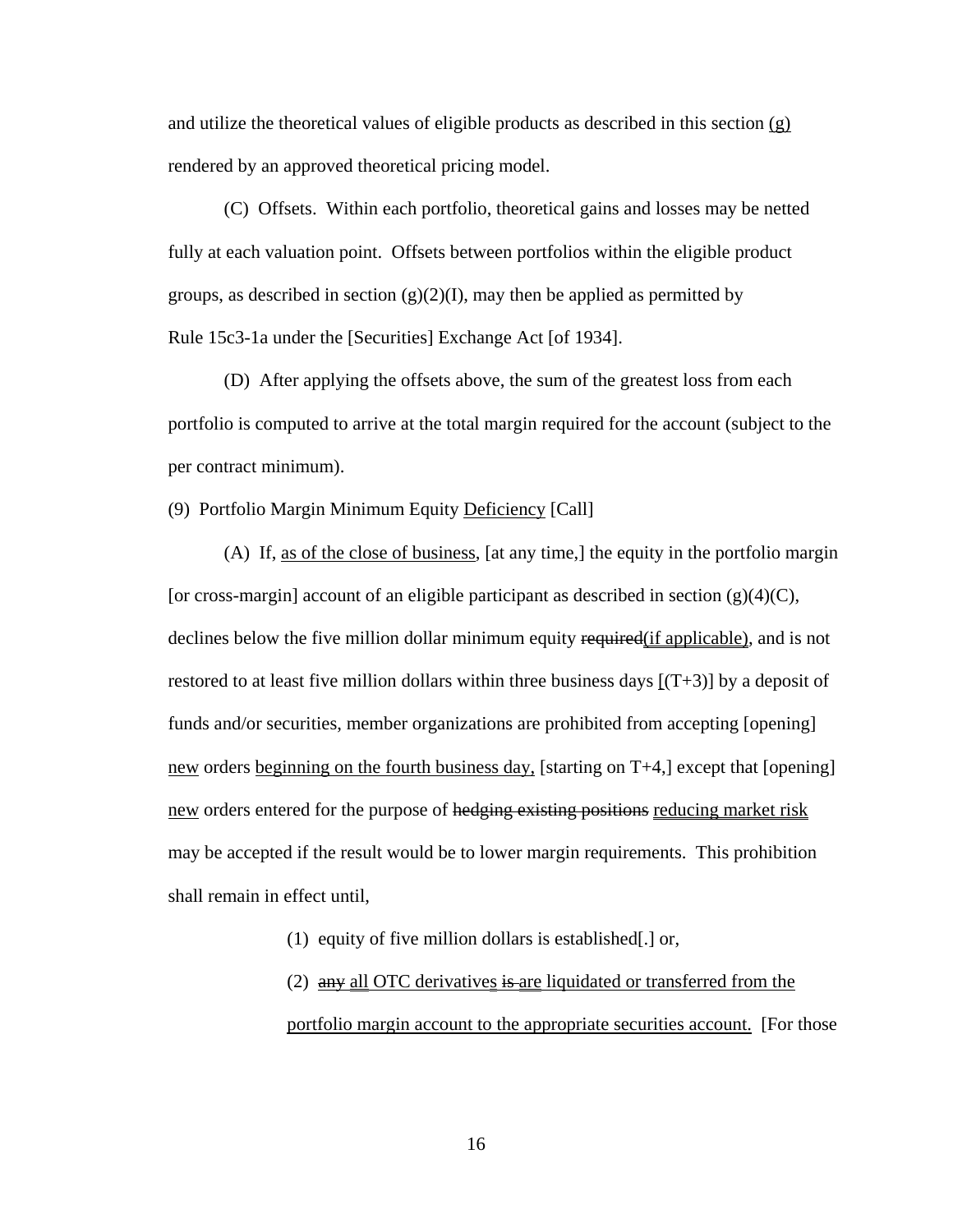accounts that are solely limited to security futures contracts and single stock options, the five million dollar equity requirement shall be waived.]

(B) Member organizations will not be permitted to deduct any portfolio margin minimum equity deficiency [call] amount from Net Capital in lieu of collecting the minimum equity required.

(10) Portfolio Margin [Maintenance] Deficiency [Call]

(A) If, as of the close of business, [at any time,] the equity in the portfolio margin [or cross-margin] account of an eligible participant, as described in section  $(g)(4)(A)$ through  $(g)(4)(C)$ , is less than the margin required, the eligible participant may deposit additional margin or establish a hedge to meet the margin requirement within three business days  $[(T+3)]$ . After [During] the three business day period, member organizations are prohibited from accepting [opening] new orders, except that [opening] new orders entered for the purpose of hedging existing positions reducing market risk may be accepted if the result would be to lower margin requirements. In the event an eligible participant fails to hedge existing positions or deposit additional margin in an amount sufficient to eliminate any margin deficiency after [within] three business days, the member organization must liquidate positions in an amount sufficient to, at a minimum, lower the total margin required to an amount less than or equal to the account equity.

(B) If the portfolio margin [maintenance] deficiency [call] is not met by the close of business on the next business day after the business day on which such deficiency arises, [T+1,] member organizations will be required to deduct the amount of the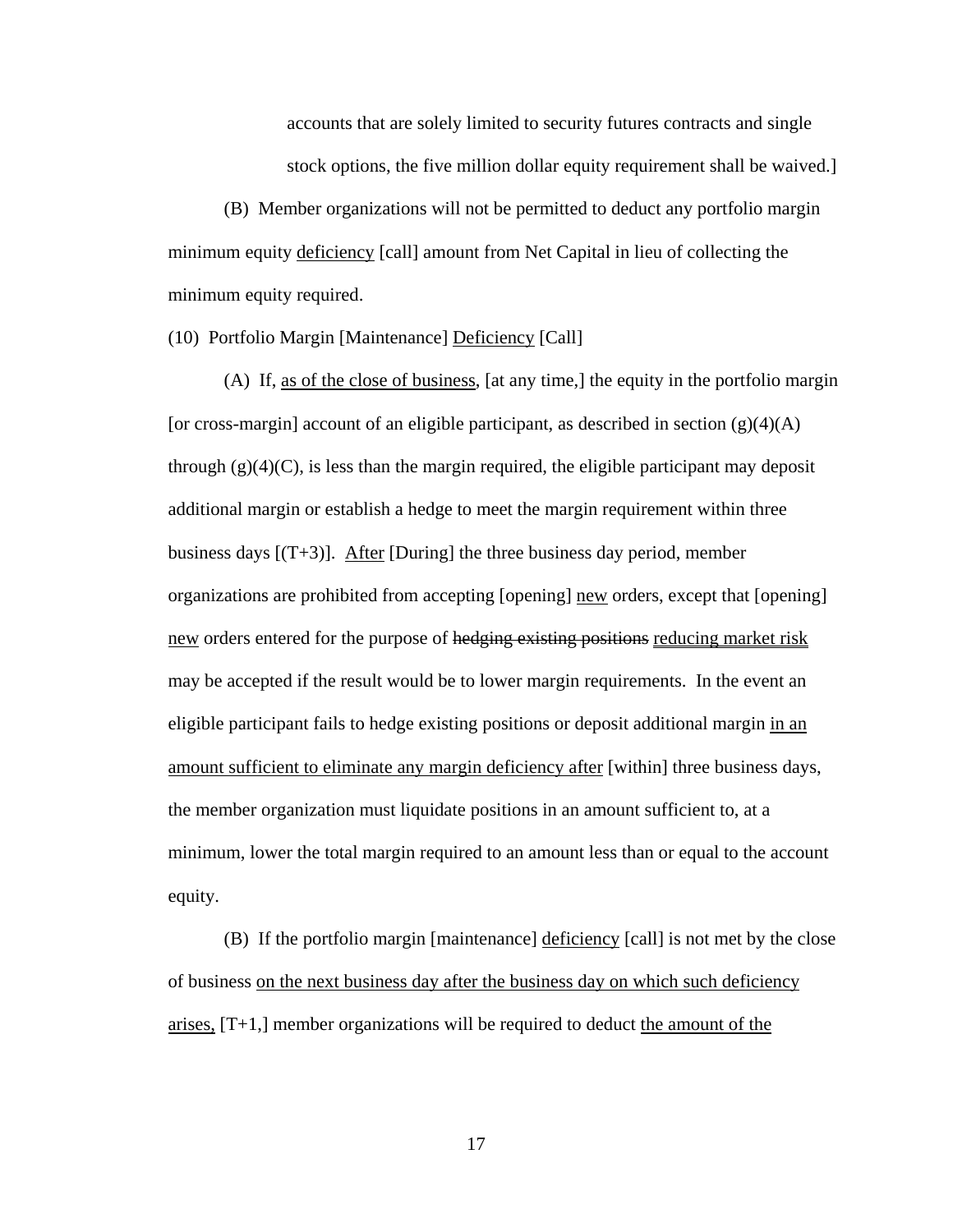deficiency from Net Capital [the amount of the call] until such time as the deficiency [call] is satisfied.

(C) Member organizations will not be permitted to deduct any portfolio margin [maintenance] deficiency [call] amount from Net Capital in lieu of collecting the margin required.

(D) The Exchange or the member organization's DEA, if other than the

Exchange, may grant additional time for an eligible participant to meet a portfolio margin deficiency upon written request, which is expected to be granted in unique extraordinary circumstances only.

(E) Member organizations should not permit an eligible participant to make a practice of meeting a portfolio margin deficiency by liquidation.

*Comment: This prohibition is not included in the CBOE rule filing. We believe that such a prohibition is appropriate only to the extent that it is intended to prohibit abuses and should not prohibit eligible participants from liquidating positions to eliminate deficiencies created by market movements.* 

(11) Determination of Value for Margin Purposes.-- For the purposes of this section  $(g)$ ,

all eligible products and related instrument positions shall be valued at current market prices.

Account equity for the purposes of [this] sections  $(g)(9)(A)$  and  $(g)(10)(A)$  shall be calculated

separately for each portfolio margin [or cross-margin] account.

*Comment: "Related instruments" are included in the list of "eligible products," hence we have suggested deleting the reference here as redundant.* 

(12) Net Capital Treatment of Limitation on Member's Right to Carry Portfolio Margin

[and Cross-Margin] Accounts.

(A) No member organization that requires margin in any portfolio margin

 $\lceil$ eligible participant $\lceil$  account pursuant to section  $(g)$  of this Rule shall permit the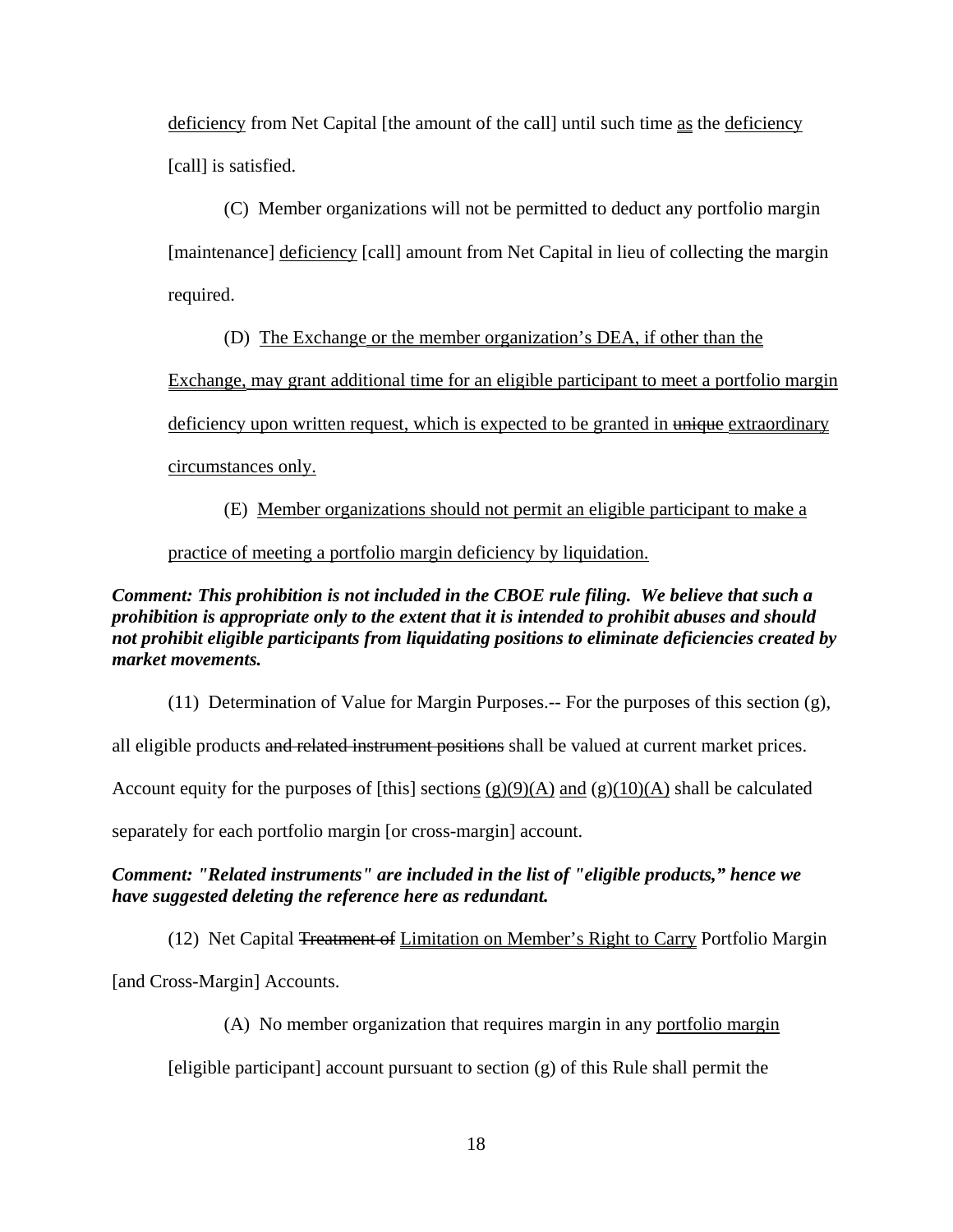aggregate [eligible participant] portfolio margin [and cross-margin initial and maintenance] requirements to exceed ten times its Net Capital free capital for any period exceeding three business days. The member organization shall, beginning on the fourth business day, cease opening new portfolio margin [and cross-margin] accounts until compliance is achieved.

(B) If, at any time, a member organization's aggregate [eligible participant] portfolio margin [and cross-margin] requirements exceed ten times its net capital, the member organization shall immediately transmit telegraphic or facsimile notice of such deficiency to the principal office of the Securities and Exchange Commission in Washington, D.C., the district or regional office of the Securities and Exchange Commission for the district or region in which the member organization maintains its principal place of business; and to the [New York Stock] Exchange.

(13) Day Trading Requirements.—[The requirements of sub-paragraph  $(f)(8)(B)$  of this Rule - Day-Trading shall not apply to portfolio margin accounts including cross-margin accounts.] Day trading is not permitted in portfolio margin accounts. Member organizations are expected to monitor portfolio margin accounts to detect and prevent circumvention of the day trading requirements. The requirements of sub-paragraph (f)(8)(B) of this Rule - Day-Trading shall not apply to portfolio margin accounts.

*Comment: We strongly believe that the prohibition against day trading in a portfolio margin account is inappropriate. We note that no such prohibition is included in the CBOE proposal, and that the firms are required to monitor intra-day market risk.* 

- (14) [Cross-Margin Accounts –] Requirements to Liquidate
- (A) A member organization is required immediately promptly either to liquidate, or transfer to another broker-dealer eligible to carry portfolio [cross-] margin accounts,